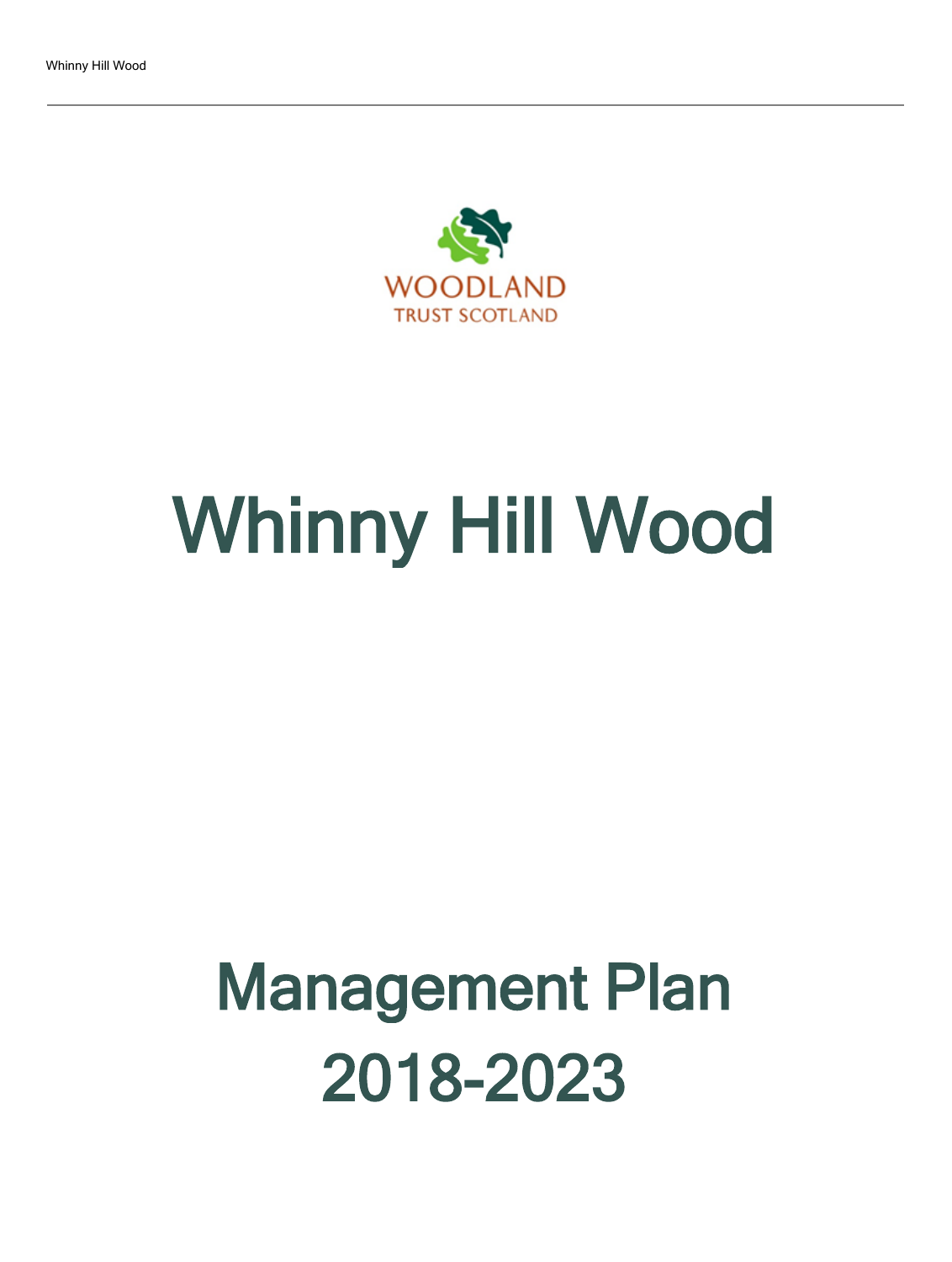#### MANAGEMENT PLAN - CONTENTS PAGE

Introduction

Plan review and updating

#### Woodland Management Approach

**Summary** 

- 1.0 Site details
- 2.0 Site description
	- 2.1 Summary Description
	- 2.2 Extended Description
- 3.0 Public access information
	- 3.1 Getting there
	- 3.2 Access / Walks
- 4.0 Long term policy
- 5.0 Key Features
	- 5.1 Secondary Woodland
	- 5.2 New Native Woodland
	- 5.3 Connecting People with woods & trees
	- 5.4 Semi Natural Open Ground Habitat
- 6.0 Work Programme
- Appendix 1: Compartment descriptions
- Appendix 2: Harvesting operations (20 years)
- **Glossary**

## MAPS

Access Conservation Features Management

ITEM Page No.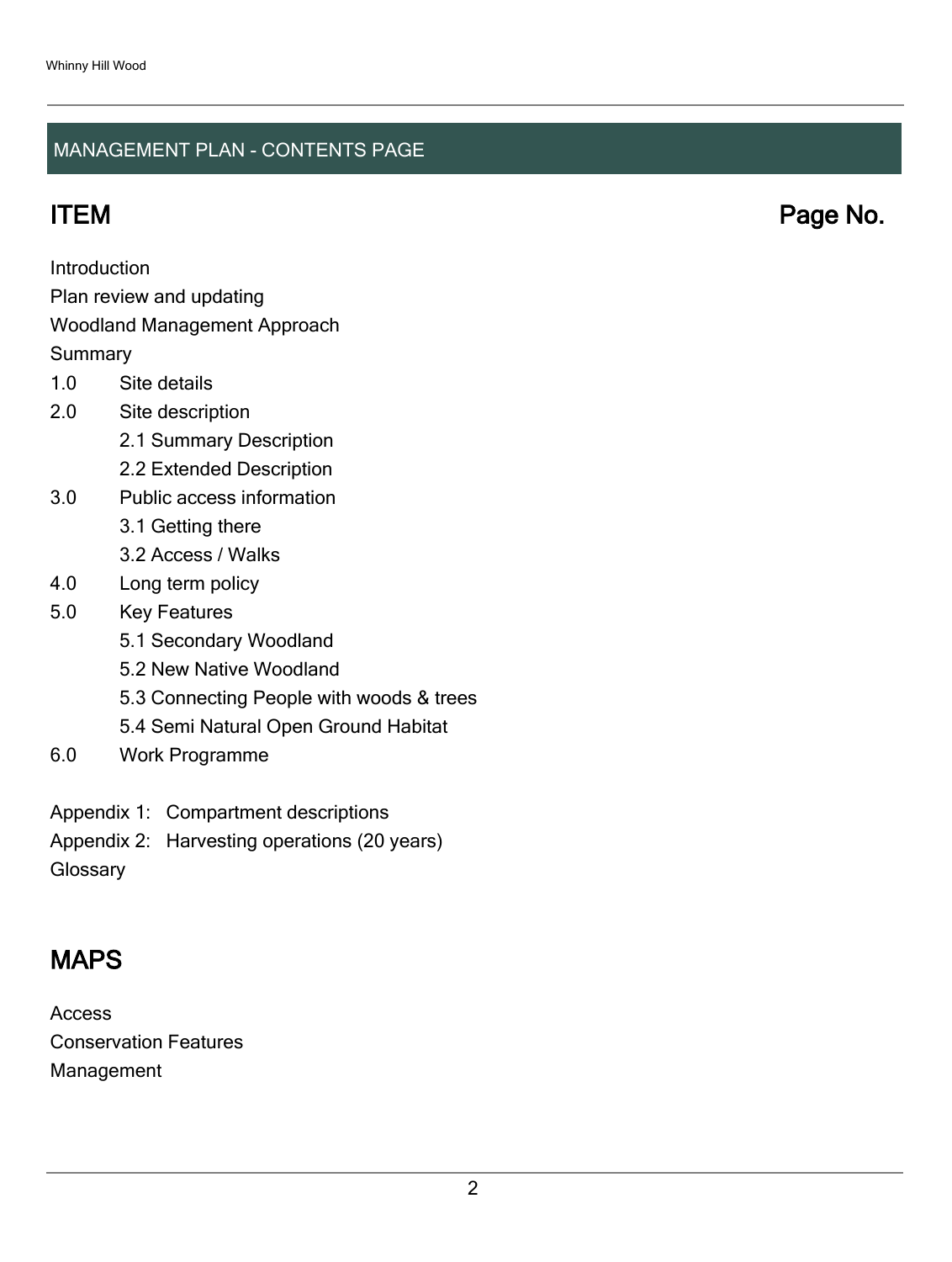## THE WOODLAND TRUST

## INTRODUCTION

The Trust's corporate aims and management approach guide the management of all the Trust's properties, and are described on Page 4. These determine basic management policies and methods, which apply to all sites unless specifically stated otherwise. Such policies include free public access; keeping local people informed of major proposed work; the retention of old trees and dead wood; and a desire for management to be as unobtrusive as possible. The Trust also has available Policy Statements covering a variety of woodland management issues.

The Trust's management plans are based on the identification of Key Features for the site and setting objectives for their management. A monitoring programme (not included in this plan) ensures that these objectives are met and any necessary management works are carried out.

Any legally confidential or sensitive species information about this site is not included in this version of the plan.

### PLAN REVIEW AND UPDATING

The information presented in this Management plan is held in a database which is continuously being amended and updated on our website. Consequently this printed version may quickly become out of date, particularly in relation to the planned work programme and on-going monitoring observations. Please either consult The Woodland Trust website [www.woodlandtrust.org.uk](http://www.woodlandtrust.org.uk/) or contact the Woodland Trust [\(wopsmail@woodlandtrust.org.uk](mailto:wopsmail@woodlandtrust.org.uk)) to confirm

details of the current management programme.

There is a formal review of this plan every 5 years and a summary of monitoring results can be obtained on request.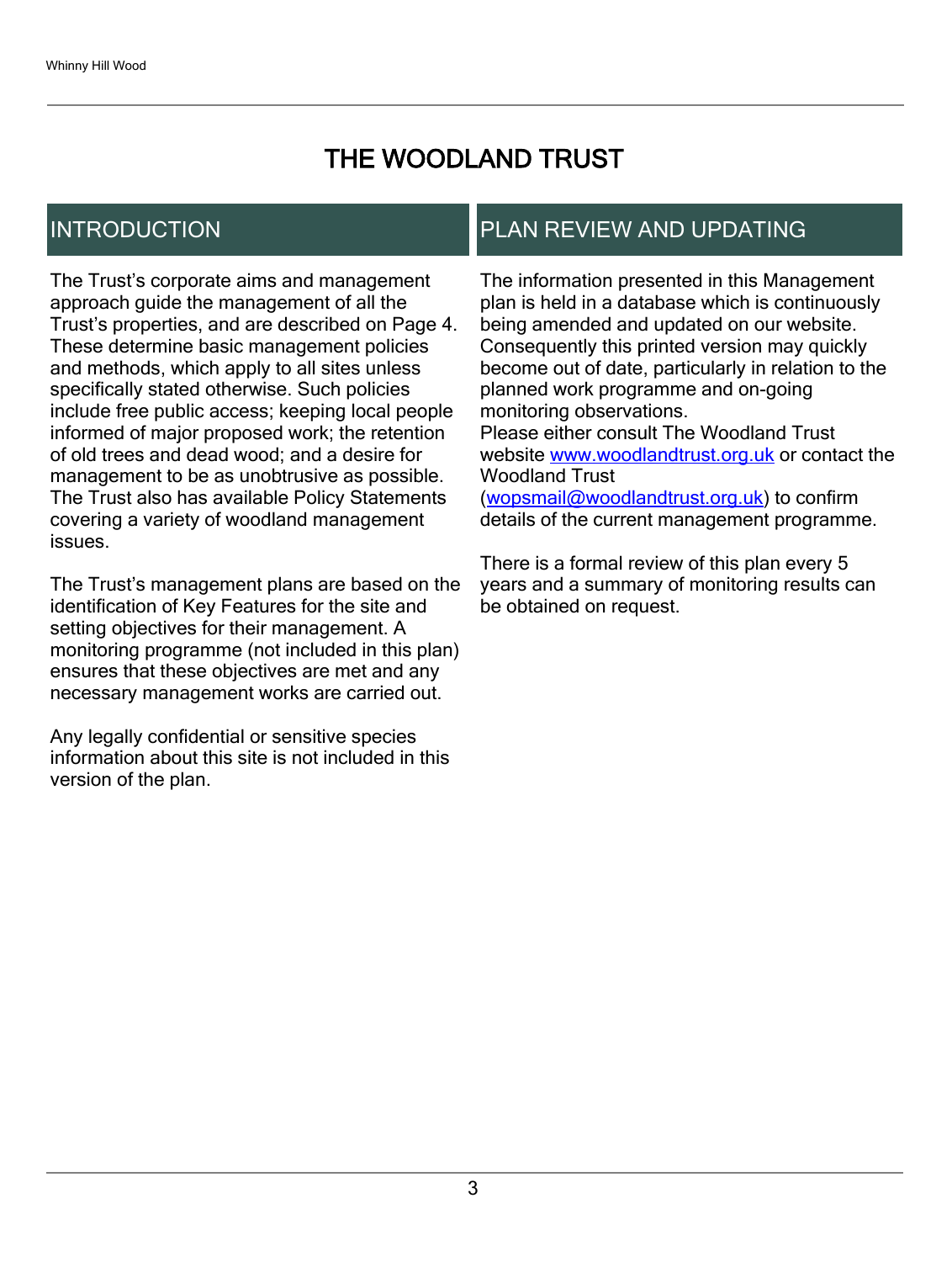## WOODLAND MANAGEMENT APPROACH

The management of our woods is based on our charitable purposes, and is therefore focused on improving woodland biodiversity and increasing peoples' understanding and enjoyment of woodland. Our strategic aims are to:

- Protect native woods, trees and their wildlife for the future
- Work with others to create more native woodlands and places rich in trees
- Inspire everyone to enjoy and value woods and trees

All our sites have a management plan which is freely accessible via our website [www.woodlandtrust.org.uk.](http://www.woodlandtrust.org.uk/) Our woods are managed to the UK Woodland Assurance Standard (UKWAS) and are certified with the Forest Stewardship Council® (FSC®) under licence FSC-C009406 and through independent audit.

In addition to the guidelines below we have specific guidance and policies on issues of woodland management which we review and update from time to time.

We recognise that all woods are different and that the management of our sites should also reflect their local landscape and where appropriate support local projects and initiatives. Guidelines like these provide a necessary overarching framework to guide the management of our sites but such management also requires decisions based on local circumstances and our Site Manager's intimate knowledge of each site.

The following guidelines help to direct our woodland management:

- 1. Our woods are managed to maintain their intrinsic key features of value and to reflect those of the surrounding landscape. We intervene when there is evidence that it is necessary to maintain or improve biodiversity and to further the development of more resilient woods and landscapes.
- 2. We establish new native woodland using both natural regeneration and tree planting, but largely the latter, particularly when there are opportunities for involving people.
- 3. We provide free public access to woods for quiet, informal recreation and our woods are managed to make them accessible, welcoming and safe.
- 4. The long term vision for our non-native plantations on ancient woodland sites is to restore them to predominantly native species composition and semi-natural structure, a vision that equally applies to our secondary woods.
- 5. Existing semi-natural open-ground and freshwater habitats are restored and maintained wherever their management can be sustained and new open ground habitats created where appropriate.
- 6. The heritage and cultural value of sites is taken into account in our management and, in particular, our ancient trees are retained for as long as possible.
- 7. Woods can offer the potential to generate income both from the sustainable harvesting of wood products and the delivery of other services. We will therefore consider the potential to generate income from our estate to help support our aims.
- 8. We work with neighbours, local people, organisations and other stakeholders in developing the management of our woods. We recognise the benefits of local community woodland ownership and management. Where appropriate we allow our woods to be used to support local woodland, conservation, education and access initiatives.
- 9. We use and offer the estate where appropriate, for the purpose of demonstration, evidence gathering and research associated with the conservation, recreational and sustainable management of woodlands. In particular we will develop and maintain a network of long-term monitoring sites across the estate.
- 10 Any activities we undertake will conform to sustainable forest management principles, be appropriate for the site and will be balanced with our primary objectives of enhancing the biodiversity and recreational value of our woods and the wider landscapes.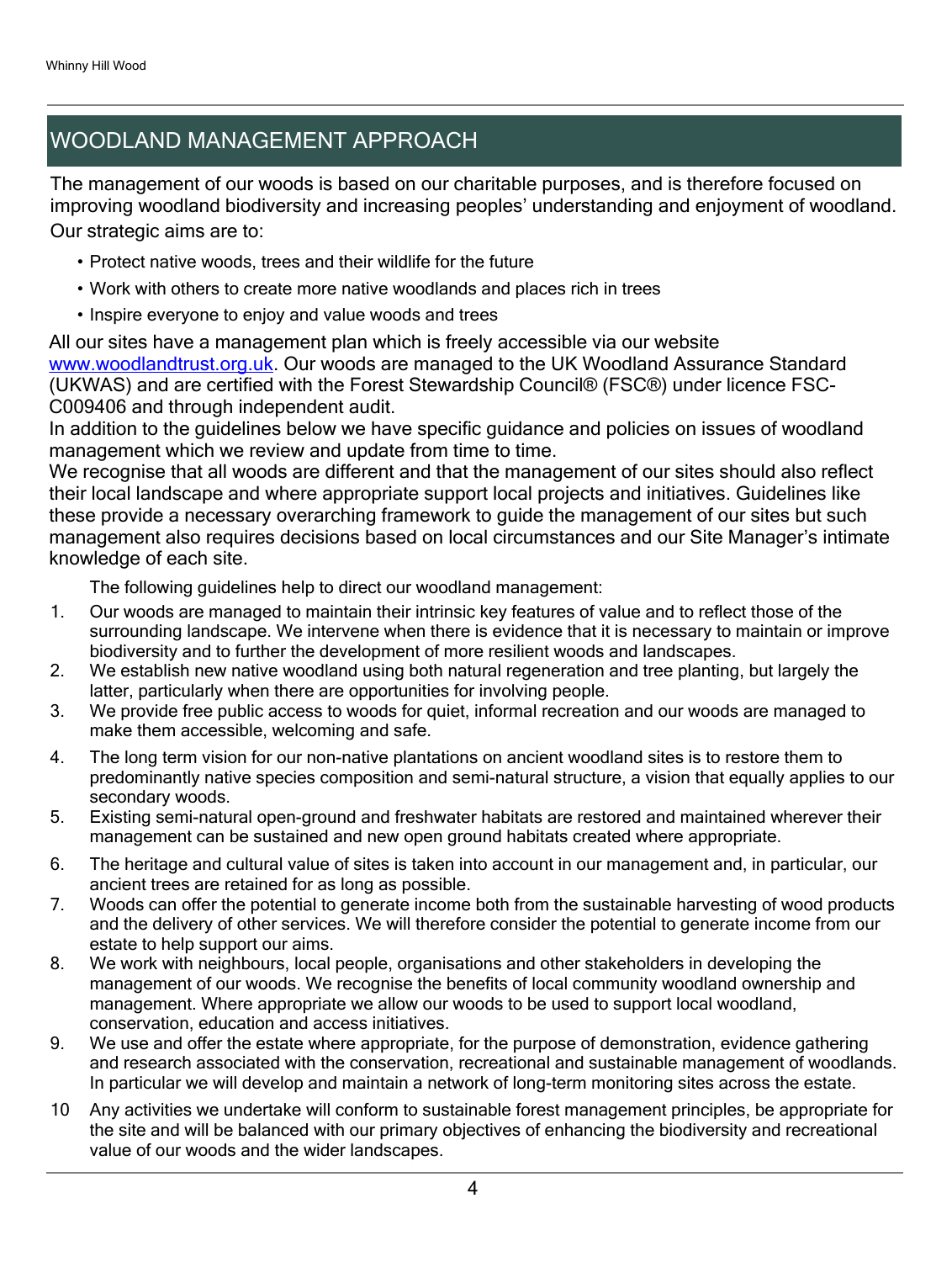## SUMMARY

This public management plan briefly describes the site, specifically mentions information on public access, sets out the long term policy and lists the Key Features which drive management actions. The Key Features are specific to this site - their significance is outlined together with their long (50 year+) and short (5 year) term objectives. The short term objectives are complemented by a detailed Work Programme for the period of this management plan. Detailed compartment descriptions are listed in the appendices which include any major management constraints and designations. A short glossary of technical terms is at the end. The Key Features and general woodland condition of this site are subject to a formal monitoring programme which is maintained in a central database. A summary of monitoring results is available on request.

## 1.0 SITE DETAILS

| Site name:      | Whinny Hill Wood                    |
|-----------------|-------------------------------------|
| Location:       | <b>Boturich</b>                     |
| Grid reference: | NS397848, OS 1:50,000 Sheet No. 56  |
| Area:           | 102.91 hectares (254.30 acres)      |
| Designations:   | National Park, National Scenic Area |

## 2.0 SITE DESCRIPTION

#### 2.1 Summary Description

This wood contains a mixture of established woodland and new broadleaf planting to create a much larger woodland of around 100 hectares. Great views of Loch Lomond from a couple of vantage points. To access the site follow signs from Balloch Castle.

#### 2.2 Extended Description

Whinny Hill Wood is situated to the south of Loch Lomond, 2 km to the north of Balloch. The wood occupies 2 hilltops, covering both slopes of the northern Knockour Hill and the north west slopes and summit of the southern Whinny Hill. Between the hills valleys run to the south west and the north east. Altitude ranges from 80m above sea level at the public road in the south west corner to 175m a.s.l. on the eastern summit of Knockour Hill.

The site is surrounded by a mixture of open fields and mature woodland. Balloch Castle Country Park lies adjacent to the site on its south western boundary.

The geology of the area is Lower Devonian old red sandstones. These give rise to brown forest soils, with gleying especially in less freely draining areas such as level ground and hollows. There are occasional areas of humus-iron podzols on Knockour Hill. The Macaulay Land Use Research Institute climate map identifies this area as, warm rather wet lowland with moderate exposure and fairly mild to moderate winters. There is one major burn running through the site towards the north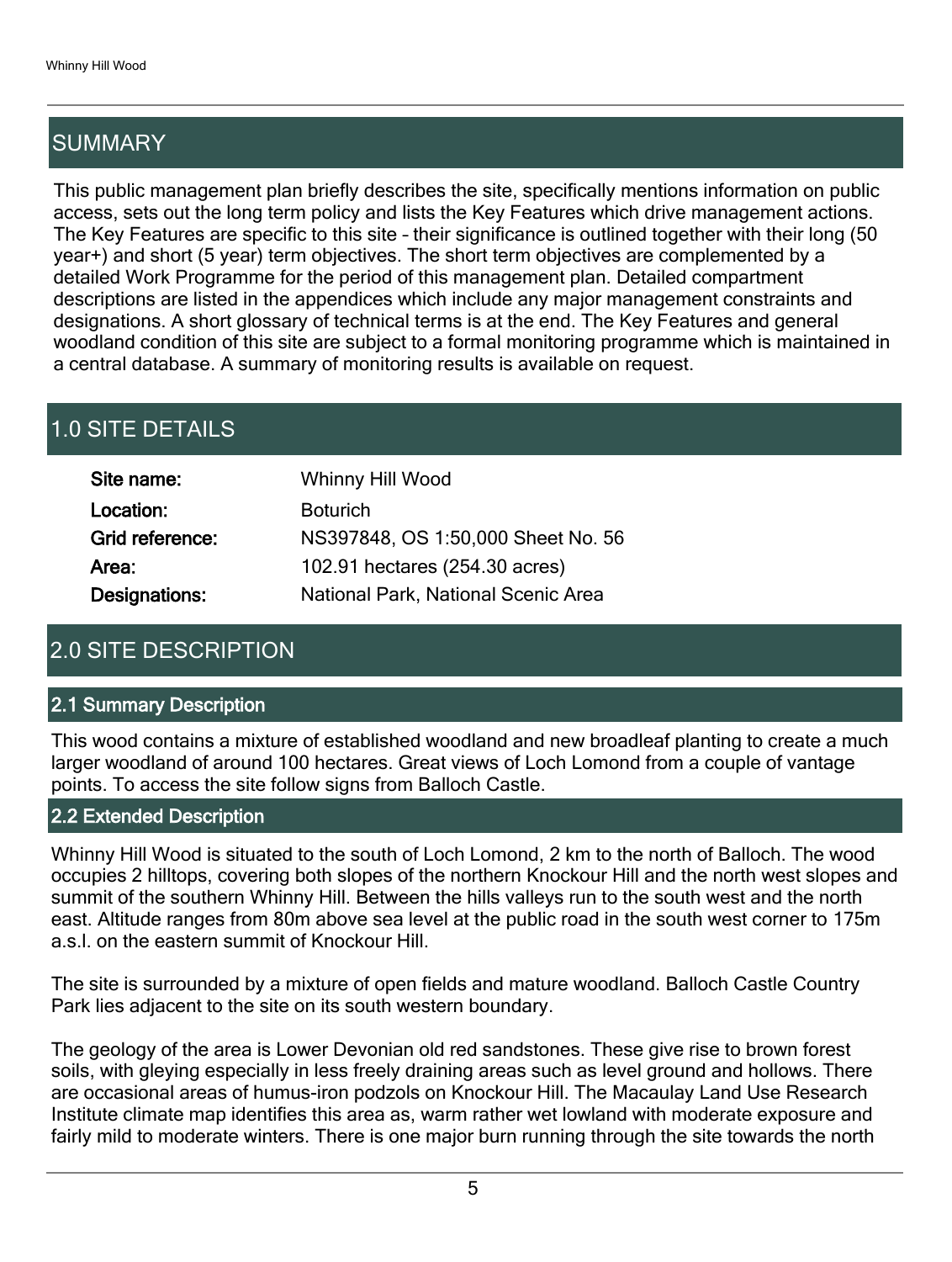east, into the Tullochan Burn and then into Loch Lomond. To the north of this burn there lies a pond. The hill slopes can be steep in places, especially to the north of Knockour Hill.

The woodland is quite diverse in its structure and consists largely of: (i) mixed native broadleaves planted c.2004 to replace mature conifer stands; (ii) planting and natural regeneration of birch and other broadleaves dating from felling and restocking in the late 1990s; (iii) mixed conifers consisting of hybrid larch, western hemlock and Scot's pine, most of which were planted in the 1950s and 60s. There are smaller stands of semi-mature broadleaves including ash, beech, sycamore, birch and willow, along with smaller groups of more mature, veteran trees, mainly ash and sycamore. Several areas of conifer stands still remain and there is abundant natural regeneration of both conifers and broadleaves across the site. An area of semi-improved grassland in the middle of the site within a deer fence was also partly planted in 2000 and is now well established, and interlinked with areas of open grassland.

Wind damage in the remaining conifer stands continues to be an issue, and management work in this plan period seeks to address this.

The ground flora is diverse across the site and varies with moisture and nutrient regimes and tree cover. There are several parts of the site where there are bluebells and other species indicative of long established and ancient woodland, although only small pockets of the area are included in the Ancient Woodland Inventory. There are also areas of more peaty soils on the hilltops. The grassland area in the middle of the site includes a good range of meadow flora and a large number of greater butterfly orchids and other common orchids.

Gorse colonises any open ground readily, and forms a dense understory in some of the young woodlands. The other significant habitats are wetlands and watercourses. There are several small flushes and areas of marsh and bog dominated by sedges and rushes.

The site was formerly part of the Boturich Estate. Most of the area, except Cpt 7 and the north east field (cpt 11) had been planted with conifers and belts of beech and sycamore in the 1960s. It had been designed to produce a useful timber crop and, along with the duck pond, was at that time suitable for shooting. Several areas on the southern, wetter part of the site had suffered from windblow in the early 1990s and were felled and replanted (or naturally regenerated) with native broadleaves. The Trust acquired the wood firstly as a lease (1997) and latterly as freehold, continuing the process of felling and replanting the more vulnerable conifer stands. There are a number of areas which form part of water catchments feeding into private supplies to properties on the Boturich Estate.

A breeding bird survey (1999) found a total of 36 species on the site over a two day period. Although not directly observed during the survey, there is evidence of capercaillie visiting the site - in the form of bark scratched from pine logs (and a confirmed sighting of a female on another occasion). Other birds observed on the site, which are included on the list of birds of conservation concern produced by RSPB, are skylark, song thrush, linnet, reed bunting, oystercatcher, lesser black backed gull (would not be breeding here), swallow, blackbird and starling. A large number of rooks are present but their rookery is not on the property. Buzzards are frequently seen and may be breeding on site. There is an abundant presence of amphibians within the wet areas. Other fauna includes roe deer, rabbits, grey squirrels, weasel, moles and voles. It is likely that other common fauna are also present on site.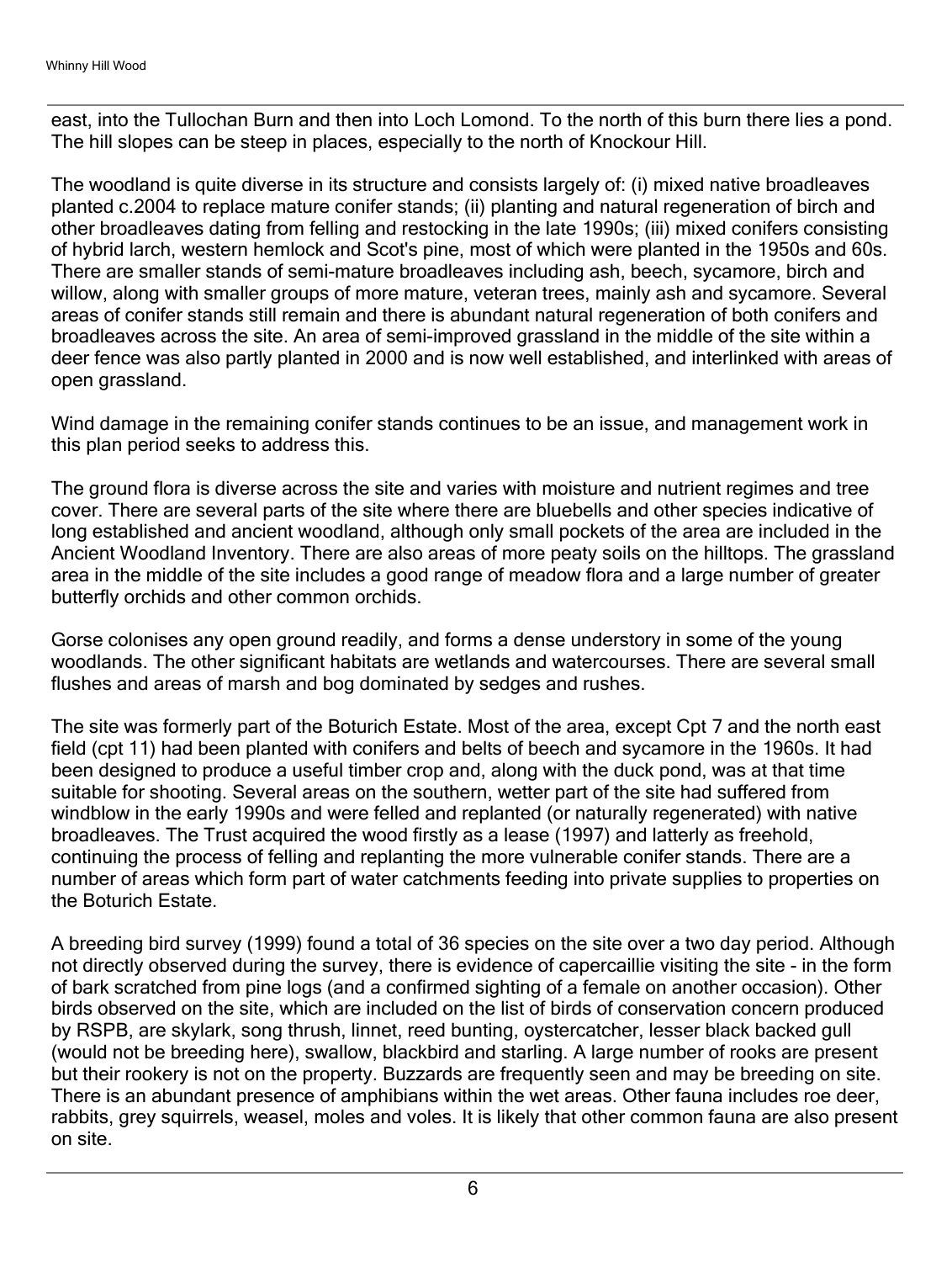The site is increasing well used by both local people and visitors to the Loch Lomond area. Access is promoted via Balloch Castle Country Park. There is a loop footpath route of around 3km from the car park in Balloch Castle Country Park to a view point over Loch Lomond on Knockour Hill. The path was constructed in 2005 and parts were extended and upgraded in 2011 and 2015. It is surfaced for part of its length where it crosses very wet ground, but otherwise is of compacted earth and mown grass. Due to increasing use and summers with high rainfall the section over Knockour Hill is becoming increasingly muddy, and further upgrades are planned. There is also a management access track which link to the path network from the east side of the site which is used as an informal path link for local people parking at the Blairlinnan Waterworks.

## 3.0 PUBLIC ACCESS INFORMATION

#### 3.1 Getting there

Whinny Hill Wood is situated to the south of Loch Lomond, 2 km to the north of Balloch (West Dunbartonshire) and adjacent to Balloch Castle Country Park. The wood occupies two hilltops, Knockour Hill and Whinny Hill, and has a varied landscape of mature mixed woodland, developing broadleaved woodland and open grassland. There is also open ground, and excellent views over Loch Lomond from the viewpoint at the top of Knockour Hill.

The public entrance to the woodland is via Balloch Castle Country Park, where there is ample parking available. Leaving Balloch on the A811 towards Gartocharn, take the last road on the left at the end of the housing estate. Follow Mollanbowie Road which runs along the east side of the housing estate, turning left at the next T-junction. Immediately afterwards where the road turns right, go straight ahead into Balloch Castle Country Park, turning right at the first turn to find the car park just past the walled garden. From the car park, follow either of the paths north, turning right where there are Woodland Trust waymarkers and following the glen of a small burn to a gate onto a private road. The entrance to the wood is through the gate on the opposite side of the road.

By bus, Balloch is served by regular buses from the Glasow direction. There are also local services from Balfron and Balmaha via Drymen. From the Balloch Bus Terminus at Carrochan Road, the southern entrance to Balloch Castle Country Park is on the opposite side of Balloch Road. Form there, walk for 1.2km (0.75 miles) along the road through the park to reach the car park beyond the walled garden. Then follow directions as above.

By rail, from Balloch Station, walk east along Balloch Road for 450m to find the southern entrance to Balloch Country Park on your left. Then follow directions as from the bus stop above.

Within Whinny Hill Wood there are 3km (2 miles) of paths through woodland and open grassland. This includes a loop of 1.6km (1 mile) taking in the view point on Knockour Hill (passing through kissing gates to enter a deer-fenced area). From the car park at Balloch Castle Country Park the whole circuit makes a round trip of about 6km (4 miles). Some sections are stone surfaced, but most of the paths are earth or mown grass and some sections become muddy after wet weather. The gradients are generally moderate with occaisional steeper sections.

The nearest public toilets (with disabled access) are at Balloch Castle (100m from car park).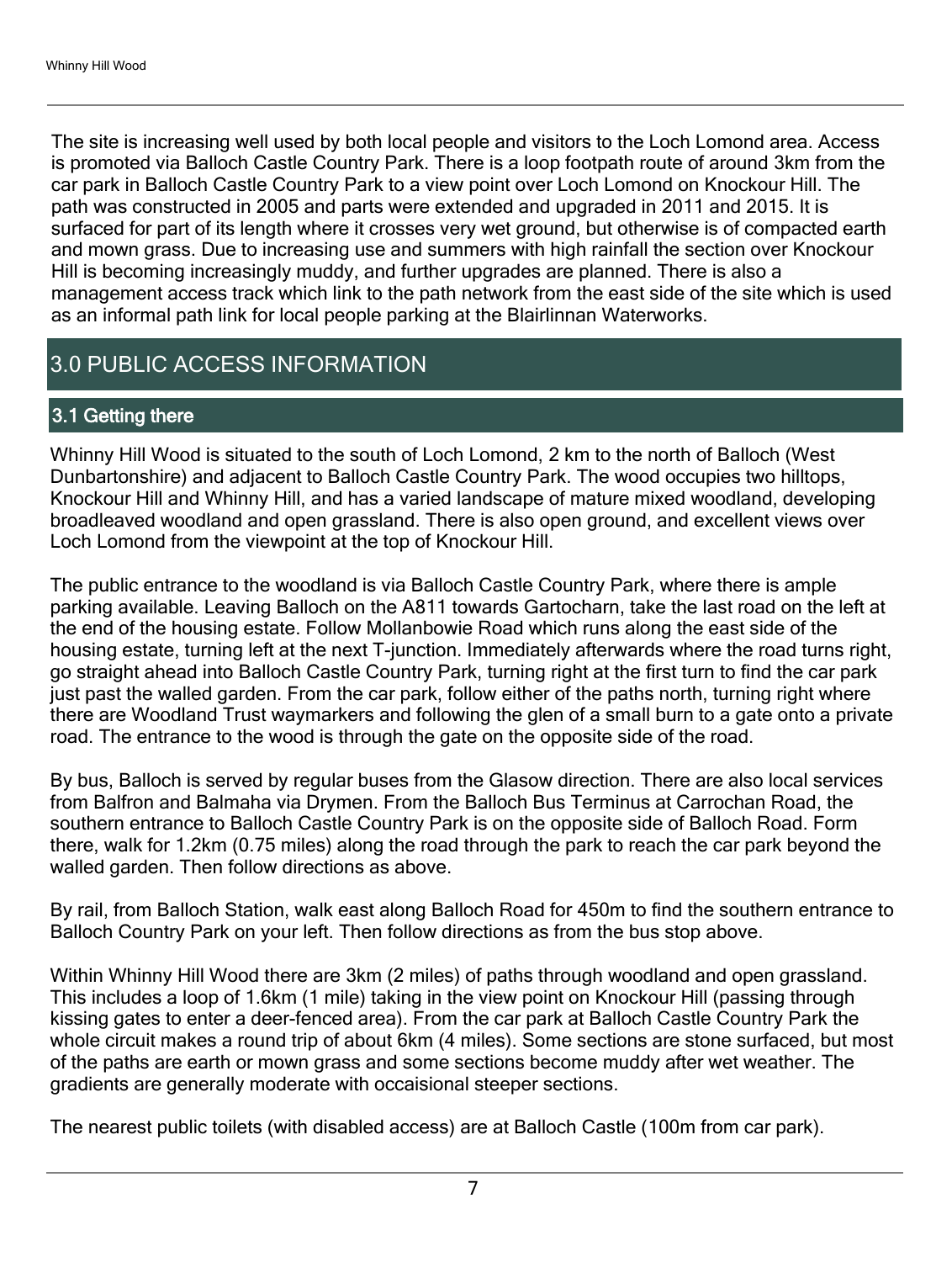### 3.2 Access / Walks

Whinny Hill Wood is situated to the south of Loch Lomond, 2 km to the north of Balloch (West Dunbartonshire) and adjacent to Balloch Castle Country Park. The wood occupies two hilltops, Knockour Hill and Whinny Hill, and has a varied landscape of mature mixed woodland, developing broadleaved woodland and open grassland. There is also open ground, and excellent views over Loch Lomond from the viewpoint at the top of Knockour Hill.

The public entrance to the woodland is via Balloch Castle Country Park, where there is ample parking available. Leaving Balloch on the A811 towards Gartocharn, take the last road on the left at the end of the housing estate. Follow Mollanbowie Road which runs along the east side of the housing estate, turning left at the next T-junction. Immediately afterwards where the road turns right, go straight ahead into Balloch Castle Country Park, turning right at the first turn to find the car park just past the walled garden. From the car park, follow either of the paths north, turning right where there are Woodland Trust waymarkers and following the glen of a small burn to a gate onto a private road. The entrance to the wood is through the gate on the opposite side of the road.

By bus, Balloch is served by regular buses from the Glasow direction. There are also local services from Balfron and Balmaha via Drymen. From the Balloch Bus Terminus at Carrochan Road, the southern entrance to Balloch Castle Country Park is on the opposite side of Balloch Road. Form there, walk for 1.2km (0.75 miles) along the road through the park to reach the car park beyond the walled garden. Then follow directions as above.

By rail, from Balloch Station, walk east along Balloch Road for 450m to find the southern entrance to Balloch Country Park on your left. Then follow directions as from the bus stop above.

Within Whinny Hill Wood there are 3km (2 miles) of paths through woodland and open grassland. This includes a loop of 1.6km (1 mile) taking in the view point on Knockour Hill (passing through kissing gates to enter a deer-fenced area). From the car park at Balloch Castle Country Park the whole circuit makes a round trip of about 6km (4 miles). Some sections are stone surfaced, but most of the paths are earth or mown grass and some sections become muddy after wet weather. The gradients are generally moderate with occasional steeper sections.

The nearest public toilets (with disabled access) are at The Old Station Building, Balloch Road, G83 8LQ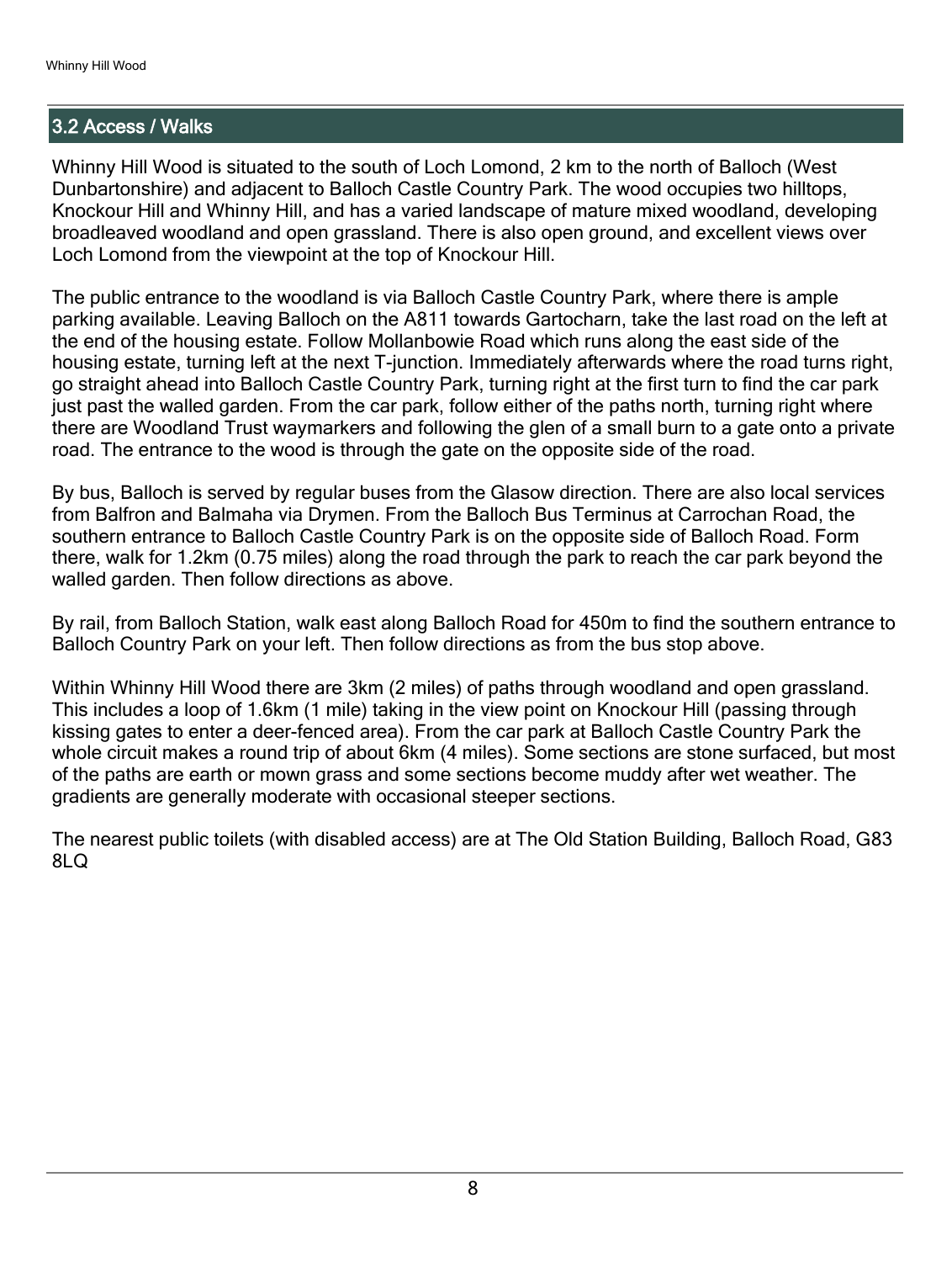## 4.0 LONG TERM POLICY

The long term objective for the site is to move towards a mixed but predominately native broadleaved woodland, with associated wetland and open ground habitats to enhance the site's value for biodiversity and to provide access to the site for informal recreation on a network of maintained paths.

**Woodlands** 

The long-term intentions for Whinny Hill Wood are to gradually replace the majority of the conifer blocks with a mosaic of native broadleaves of species suited to the site conditions. The aim is to move towards a mixed, predominantly native, broadleaved woodland with willows and alder in the wetter areas, and oak and birch in the drier areas, as well as a range of minor species and shrubs for diversity such as hawthorn, hazel, rowan & cherry. Scots pine will be retained where it is stable. The site's history as a mixed woodland is acknowledged, and other conifers (such as larch, grand fir, Norway & Sitka spruce etc) will be retained while they remain wind-firm. This approach will be achieved by adhering to the following management principles:

1. Ensuring that existing young planting is properly maintained, in particular by removal of tree shelters and deer fencing where it is no longer needed.

2. Creating new native woodland where opportunities exist.

3. Accepting natural regeneration of broadleaved species and Scots pine. It is expected that this will mainly be birch & willow. Beech and sycamore regeneration will inevitably occur and this will be accepted unless they begin to compromise the biodiversity potential of the site. In areas where confers have previously been removed any conifer regeneration will also be removed.

4. Clear-felling and restocking will be considered in confer areas where advanced wind-throw has begun or is likely to occur. In some areas that are already badly blown, but where there is good natural regeneration the blown trees may be left in place to protect the new growth from browsing and crease a deadwood habitat.

5. Managing roe deer to a level which maintains and enhances the biodiversity value of the site. This will be monitored through regular surveys of browsing levels.

6. Where large areas of planting or regeneration are required, deer fencing or individual tree protection may be required. Where deer fences are used, any vulnerable stretches are to be marked to help prevent bird strikes. Where deer fences are serving no other purpose than the protection of trees, they will be removed once the trees have become established. Where they are helping with visitor management, only the top section of the deer fences are to be removed and they will be maintained as standard stock fences.

7. Managing open areas to retain them as grassland or heathland. Wet and inaccessible areas will be left as minimum intervention unless they are threatened.

Connecting People With Woods and Trees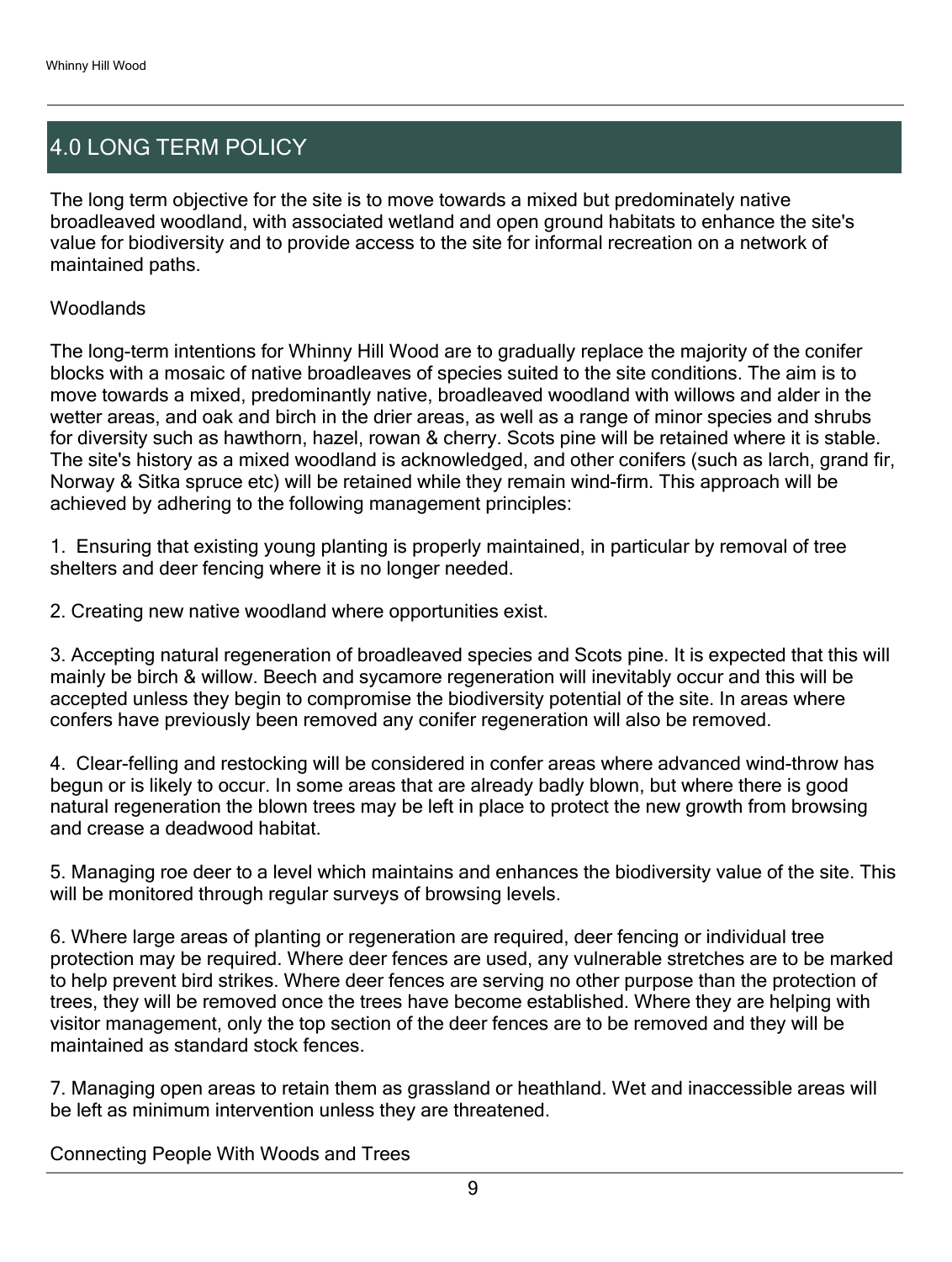Both local people and visitors to the area will be encouraged to visit Whinny Hill Woods for quiet informal recreation. Access will continue to be promoted from Balloch Castle Country Park, following the loop over Knockour Hill. This will be achieved by:

Continued upgrade of the path surface and drainage to cope with changing visitors numbers and weather conditions

Improved interpretation and signage to attract visitors from Balloch Castle Country Park and direct them around the route.

Promotion via WT website, LLTNP visitor centre and other local outlets.

Management of all entrances and paths used by the public to ensure that they are safe and welcoming

Protecting areas critical to private water supplies by retaining sections of internal fencing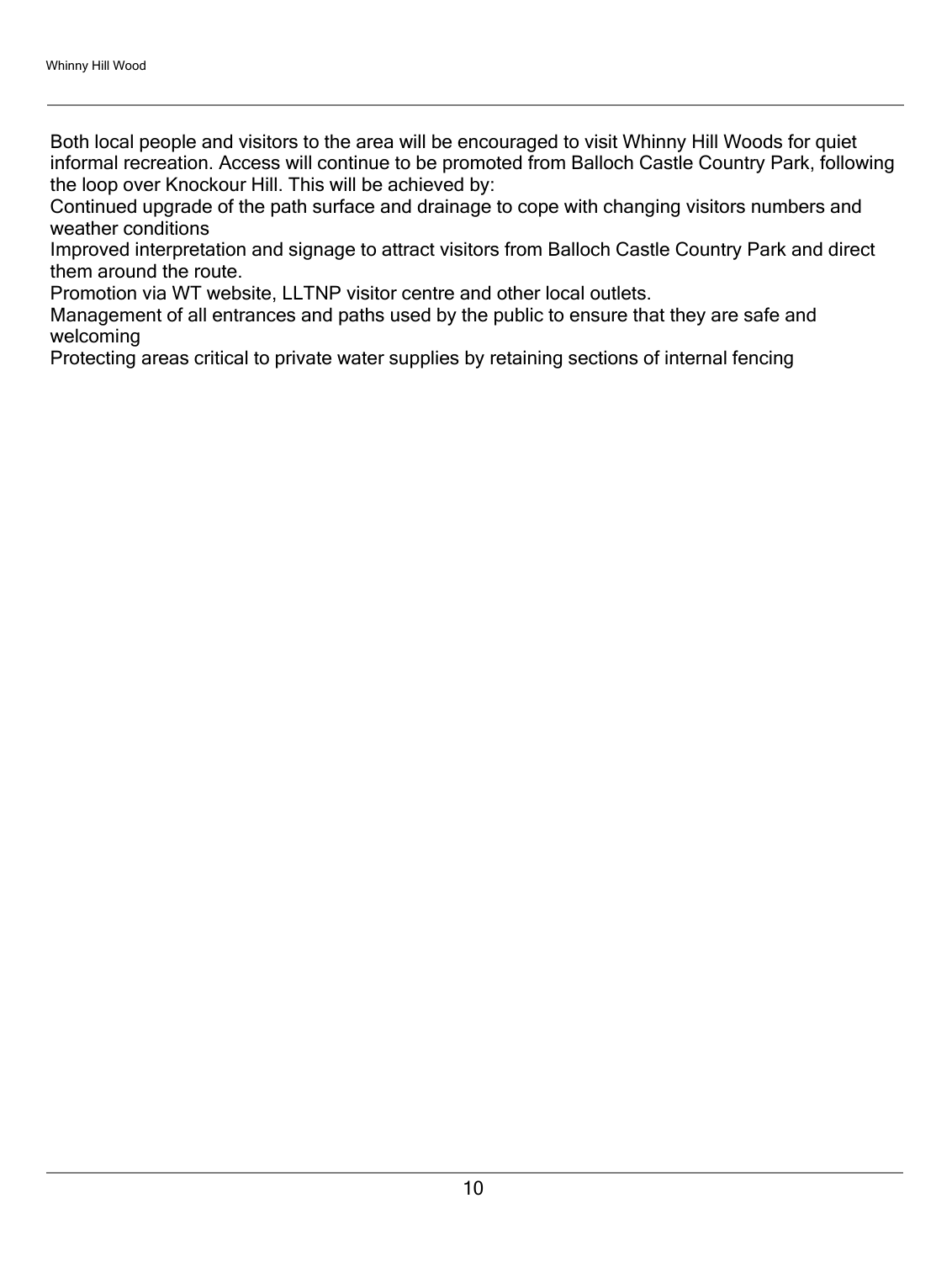## 5.0 KEY FEATURES

The Key Features of the site are identified and described below. They encapsulate what is important about the site. The short and long-term objectives are stated and any management necessary to maintain and improve the Key Feature.

5.1 Secondary Woodland

**Description**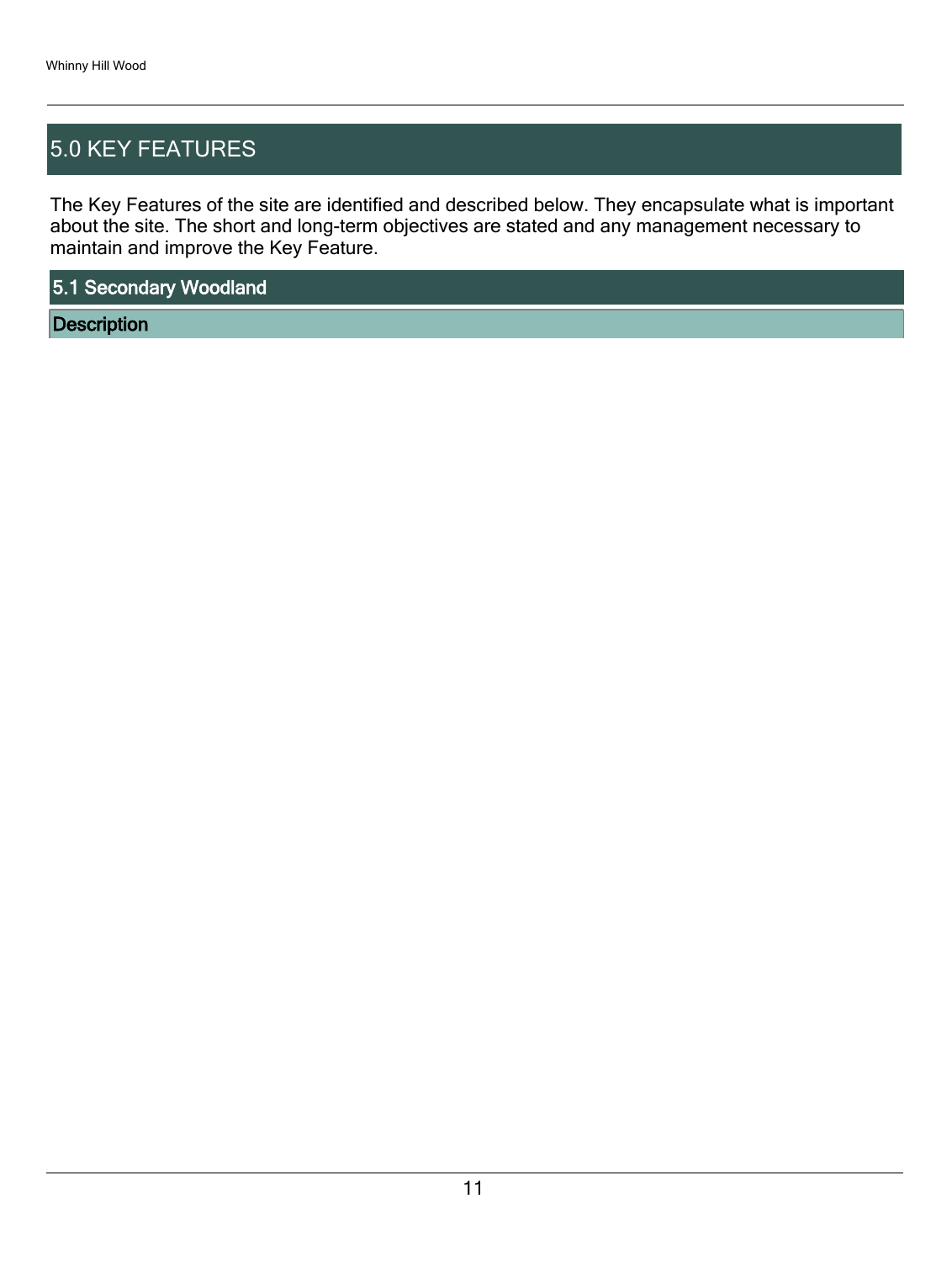The main part of the site consists of secondary woodland and is very varied in its composition. Much of this dates from the original planting of the woodlands in the 1960s, and some is more recent following cycles of felling (following wind damage) and either replanting or natural regeneration. There is a narrow strip of woodland classed as LEPO (Long Established of Plantation Origin) in the north part of the site (cpts 10b,d,g,h,j) although this shows little difference in character to the secondary areas, so is included within this Key Feature. There is a good network of rides that gives access to many areas, although many of these are currently overgrown with gorse.

#### Mature Conifers

The bulk of the site was originally planted (1960s) with productive conifers. The layout and species of the remaining blocks are very varied. In the southern part of the site (Whinny Hill) there are mixes and pure stands of larch and Scots pine. There are also some small stands and mixes of Norway spruce and Sitka spruce (although most of the spruce in this part of the site was felled in 2004 as it was not windfirm). There is sporadic windblow throughout these compartments, with particular problems in a few places (e.g. the spruce in 5a & 8b). In the northern part of the site (Knockour Hill) the ground is better drained and most of the conifer blocks are intact (cpt 10). Here there are some open woodlands of mature larch and some very dense woodland of Norway spruce and Douglas fir, sometimes on steep ground. Along the northern boundary are some complex line mixes of Scots pine, grand fir, noble fir, Douglas fir, Sitka spruce, Japanese larch and beech. Access to this area is quite difficult and the ground is steep. Amongst the mature larch on the southern slope of Knockour Hill (cpt 10f) some group felling and restocking with native broadleaves was carried out in 2000. This has established well, and although the intention was to continue this approach it is now judged to hazardous to open the stand the up further in case of windblow.

#### Mature broadleaves

There are some small stands of beech, sycamore & ash throughout the site, assumed to have been planted at the same time as the original conifers (1960s). These are sometimes found in small groups (e.g. 2c, 1f) or in mixtures with conifers, or more often in strips or avenues (e.g.4b, 10a, 9a). In particular many of the original conifer blocks have an edge fringe of beech. These mature broadleaves have a diversity value of their own and will be retained as long as they are stable. In places there are small groups of ash (e.g. 8a) - generally these are not showing significant signs of ash dieback, although it is affecting most of the ash regeneration.

#### Young broadleaves

There are significant areas of mainly native broadleaves dating from previous cycles of felling and restocking in the 1990s. Some appear to have regenerated naturally and are dominated almost exclusively by downy birch (e.g. 4h). Other were replanted c.1999 in tree shelters (e.g. west parts of 4a and 5c) and therefore have a greater species diversity (including oak, birch, rowan, alder and shrubs. However, even in the replanted areas natural regeneration of birch often forms a strong component of the woodland. Although birch regeneration seems prolific enough to establish despite the presence of deer, other species such as holly get severally browsed and cannot establish. In the planted areas the tree shelters are still in place. In some areas there is sporadic established regeneration from the previous spruce crop that was felled.

#### Invasive species

There is a small area (c 0.2ha) of rhododendron on the boundary in the power line wayleave in the NW corner of the site (cpt 7i). Access to this location for management is particularly difficult.

#### **Significance**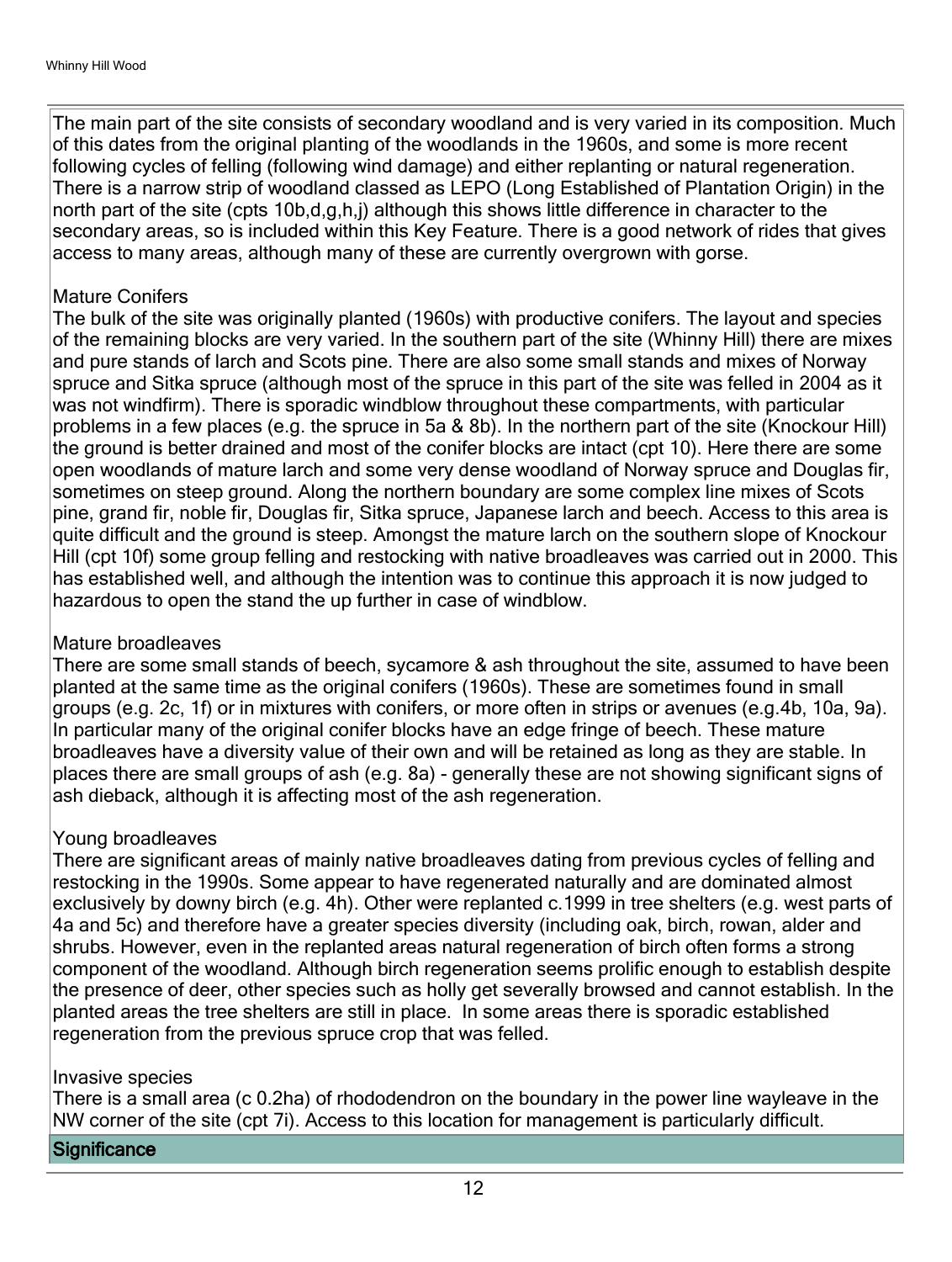The Whinny Hill woodlands are a significant woodland feature in what is a fairly open landscape. It is a key component in the open woodland network formed by the Loch Lomond-side Woods of Knockour to the north and Balloch Castle Country Park to the west. it also lies close to the Ross Priory Forest to the east. Being situated on two hills, it is also very visible in the landscape, being part of the Loch Lomond & Trossachs national Park and designated as a National Scenic Area.

#### Opportunities & Constraints

#### Opportunities

The age structure can be gradually diversified and move towards a more diverse and native species mix.

Overgrown rides may be opened up to enable management access

Use existing windblow to protect natural regeneration

Increase ground flora and understory diversity by reducing deer numbers

**Constraints** 

Poor access and steep ground make working some parts of the site difficult.

The presence of roe deer means that any areas for restocking or natural regeneration must protected from browsing. However, deer control is increasingly difficult as woodland cover develops, and control is dependent on control levels on surrounding land.

#### Factors Causing Change

- Wind damage is increasing affecting some of the conifer stands, especially Sitka and Norway spruce where the ground is wetter.

- Self-seeded spruce are become established in some of the compartment previously felled and converted to native woodland.

- Ash dieback is starting to affect the ash trees on site and is likely to result in the eventual death of almost all the ash.

- Phytophthora ramorum is currently absent, but may present a threat to larch in the short to medium term.

#### Long term Objective (50 years+)

The woodlands will continue to deliver significant regional landscape and biodiversity benefits. Over time the age structure will become more diverse, as the less windfirm groups of trees are restructured. The species structure will also become more diverse, with a gradual move towards a more native composition featuring both broadleaves and Scots pine. Existing non-natives will also be retained where they do not threaten the biodiversity of the site, including beech, sycamore and larch and occasional other specimen conifers where they have a value as veteran trees. The woodland will be a home for a diverse range of wildlife and flora, and an attractive destination for visitors.

Short term management Objectives for the plan period (5 years)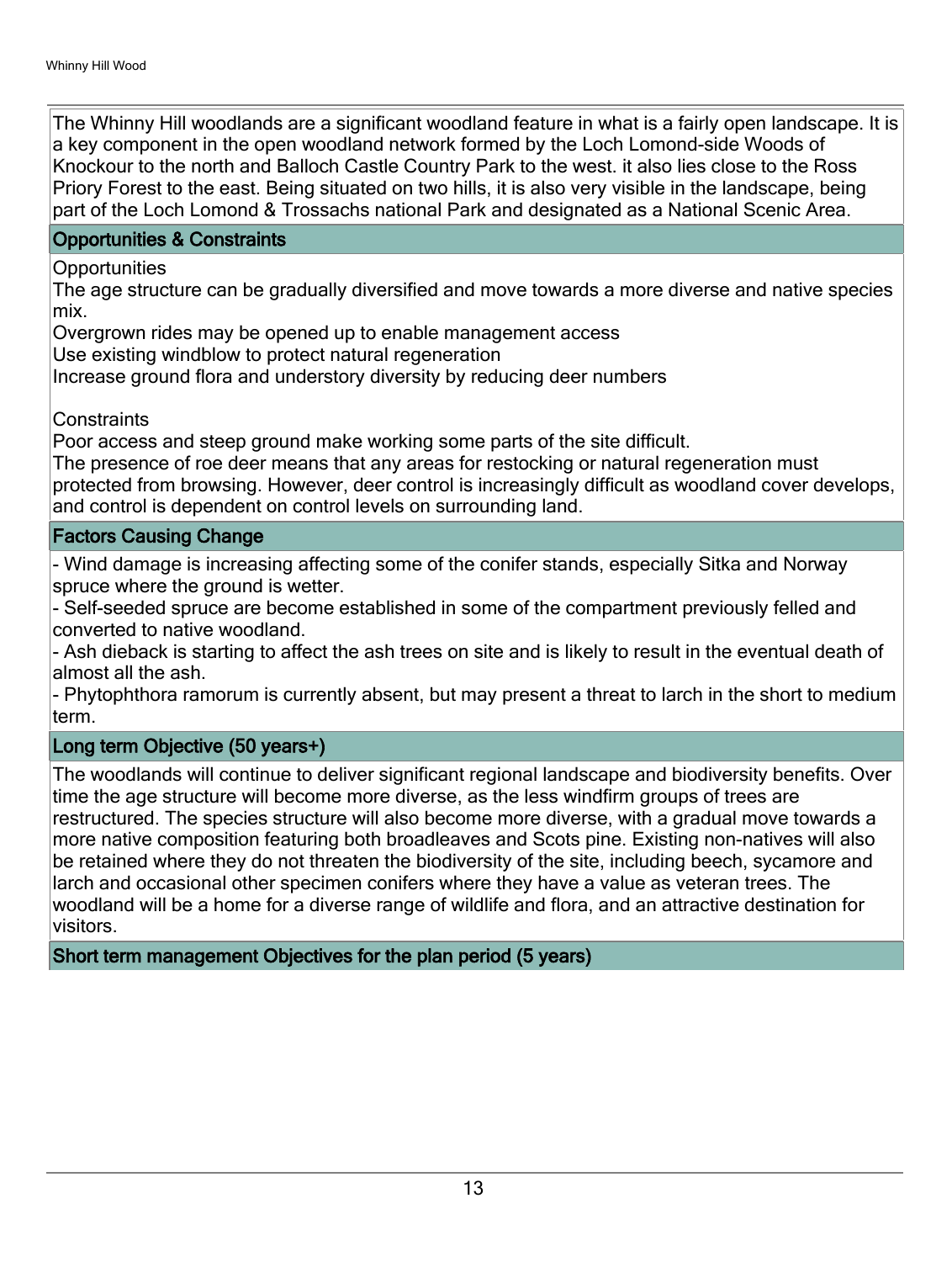In this plan period:

Maintain management accessibility of site:

(ii) Clear rides choked with gorse to facilitate management access (gradually over 2018 - 2022 as needed).

Manage establishment of young planting:

(ii) Remove tree shelters from the earliest re-plantings (pre-2000) where the woodlands are wellestablished (1f, 4a west, 5c west, 8c, 8d north). (all by 2022).

(iii) Check shelters and remove fallen/empty shelters from more recent re-plantings (2006+) - slit and leave in place those where tubes are becoming tight (4a, 6a, 8d central, 10b) (by 2020).

Prevent re-establishment of occasional spruce regeneration in re-stocked compartments: (iv) Cut small spruce regeneration and fell larger trees or ring-bark away from paths (4a east in 2006 planting, where accessible; 4h mainly at west end; 5b; 5c west end) (2019).

Restructure conifer areas suffering wind-damage:

(v) Fell remaining spruce in 8b/5d, treat existing windblow to allow management access in this area (0.61ha). Where advance regeneration is not present in sufficient numbers plant with mixed broadleaves at 2.5m spacing (max 1000 trees) in 1.2m shelters (fell 2019, replant 2020).

(vi) Fell remaining standing spruce and larch in 8c north & 8d south (0.5ha), treat existing windblow to allow management of the site (1ha). Restock felled area with mixed broadleaves at 2.5m spacing in 1.2m shelters, c. 800 trees. Enrich existing birch regeneration in blown area with sessile oak and other minor species, c.500 trees. (Fell 2019/restock 2020).

(vii) Make safe windblow in 8d north of power line (0.5ha) to enable management access. There is currently adequate regeneration in this area such that restocking is not required (2019).

(viii) Fell unstable group of grand fir in 9a (0.05ha). Allow to regenerate naturally, as shade among surrounding beech too great for trees in shelters (fell 2019).

(ix) Fell group of larch in 9e that causes interference with the radio mast operation (0.15ha). Replant with low growing native trees and shrubs at 2.5m spacing, in 1.2m shelters, c.200 trees (fell 2019/replant 2020).

(x) Maintain all replanting by replacing dead trees and weeding until established (2020-2022). (xi) Carry out repairs to the estate road resulting from any damaged caused by forestry or

maintenance operations (ongoing).

Maintain the site in a safe condition:

(xii) Monitor mature groups of ash for signs of dieback and fell once these start to present a safety issue (8a next to phone mast and along east estate road) (annual). Accept natural regeneration if present or plant with native broadleaves as needed if absent.

(xiii) Remove derelict internal barbed wire to prevent injury to deer / visitors: 5c south of duck pond (100m); 6a/7b boundary (290m) (2018).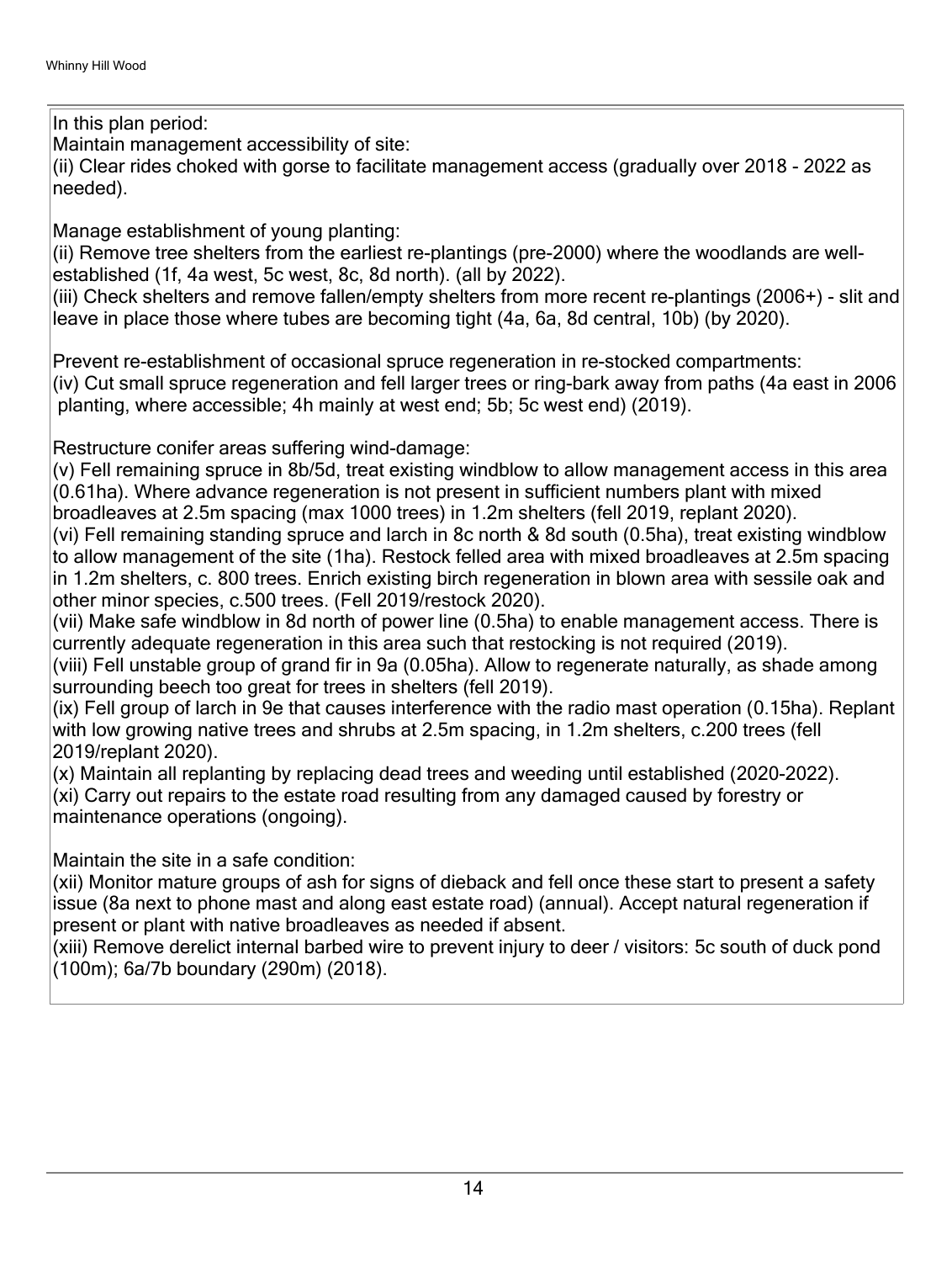#### 5.2 New Native Woodland

#### **Description**

The existing new native woodland areas were planted in 2000 on land previously pasture in cpts 7b and 7g, totalling 15.8ha. These areas were planted in a deer-fenced exclosure in vole guards are now well established and closed canopy forming an attractive thicket stage woodland with much birdlife. There is still enough light in most areas to maintain a grass sward although this will is becoming weaker as the canopy closes further. These areas are generally well-drained, and species are varied, including oak (30%) downy & silver birch (45%), plus ash, rowan, cherry, hazel and others. Most of the deer fence was removed in 2017, where it served no other purpose. The vole guards still remain on the trees. The planting of the former fields left substantial areas of open ground, between the woodland blocks, which are covered in the Semi-natural open ground key feature.

A smaller strip of new native woodland (11c, 0.75 ha) was planted in 2006 to provide a replacement for the adjacent Scots pine shelterbelt (11a) which is becoming senescent and very open in this exposed location. Trees were planted in 1.2m shelters (which remain on) and main species are sessile oak, Scots pine, ash, silver & downy birch with lesser quantities of rowan, hazel, hawthorn, goat willow and alder. The remainder of the cpt 11 field is currently grazed, although there is an intention to convert this to new native woodland, the design retaining some of the good views that are available from this part of the site.

#### **Significance**

The new native woodlands link, buffer and extend the existing mature woodlands, while integrating with open-ground habitats. They also introduce an element of species and structural diversity to the site.

#### Opportunities & Constraints

**Opportunities** 

Creation of additional native woodland in the remainder of cpt 11

**Constraints** 

Presence of roe deer means young trees need protection during establishment To achieve species diversity planting is needed rather than natural regeneration.

#### Factors Causing Change

- Self-seeded spruce are become established in some of the compartments previously felled and converted to native woodland.

- Gorse is quickly encroaching in many of these areas, making management access to the planted trees more difficult. However, the gorse does not threaten the establishment of the trees. - Ash dieback is starting to affect the ash trees on site, particularly the younger ones, and is likely to

result in the eventual death of almost all the ash.

#### Long term Objective (50 years+)

The new native woodlands will develop into attractive native woodlands supporting a variety of birdlife and other fauna. They will contribute to a mosaic of varied age classes, species and structures across the site.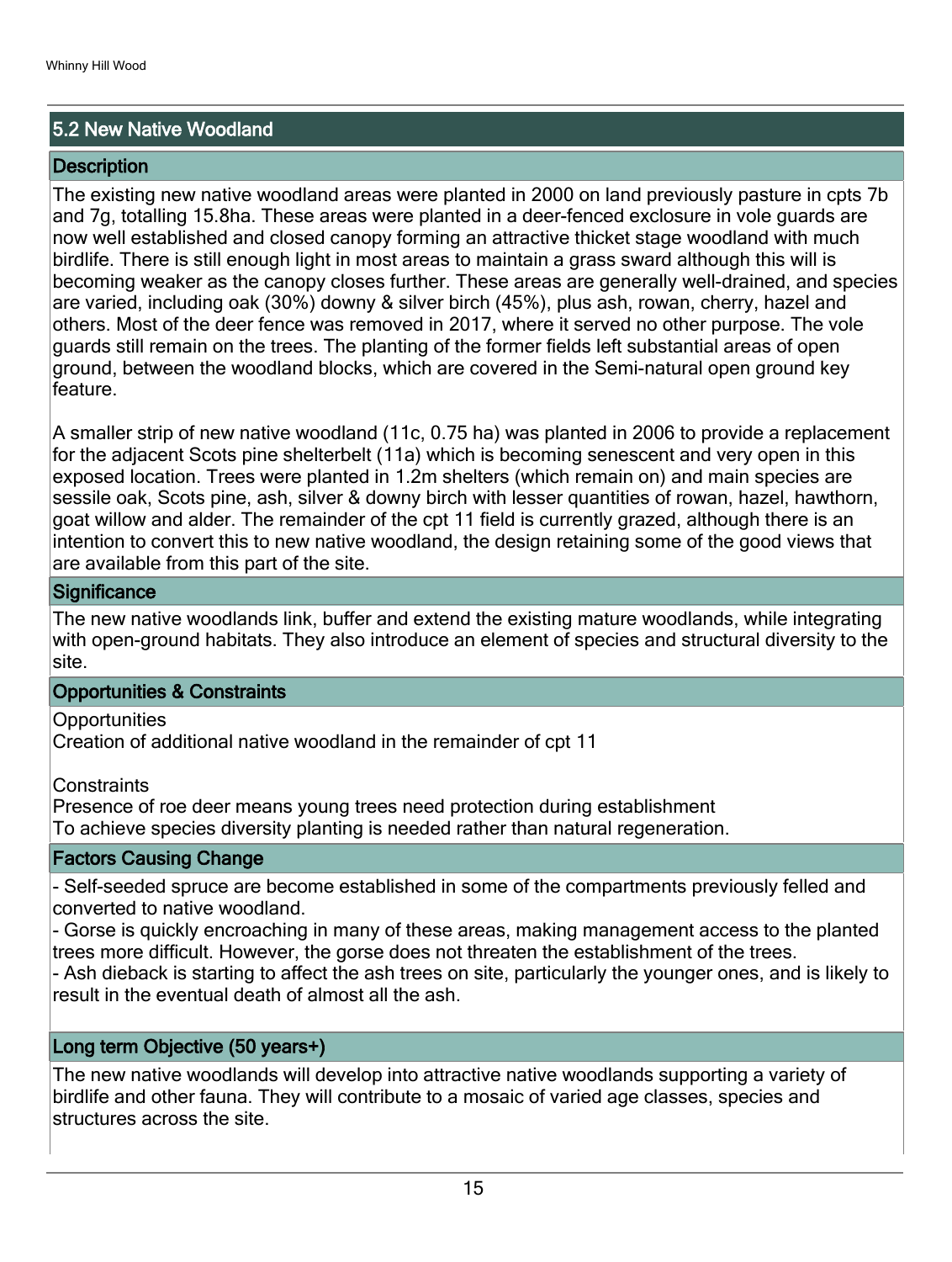#### Short term management Objectives for the plan period (5 years)

In this plan period:

Ensure that the new native woodlands continue to establish free from threat by:

(i) Removal of vole guards (7b & 7g, approx. 12,000 guards, by 2020).

(ii) Slit tree shelters where becoming tight but leave in place. Remove empty shelters or those with well-established trees (11c, 1200 shelters to check, by 2019).

(iii) Continue to monitor development to ensure establishment, especially re ash dieback in cpt 11c, and re mammal damage in all compartments (condition monitoring 2023)

Create new native woodland, to improve the habitat linkage to neighbouring woodlands. (iv) Develop a planting plan for cpt 11b (2018) for planting in the season 2018/19. Planting will incorporate significant open ground and should aim to retain some of the fine views available form this location. Planting is likely to require a deer fenced exclosure, as the exposure in this location may make establishment in 1.2m tubes difficult. Manage newly planted trees with annual

maintenance (beat-up and weeding) as needed until established (2019-2022).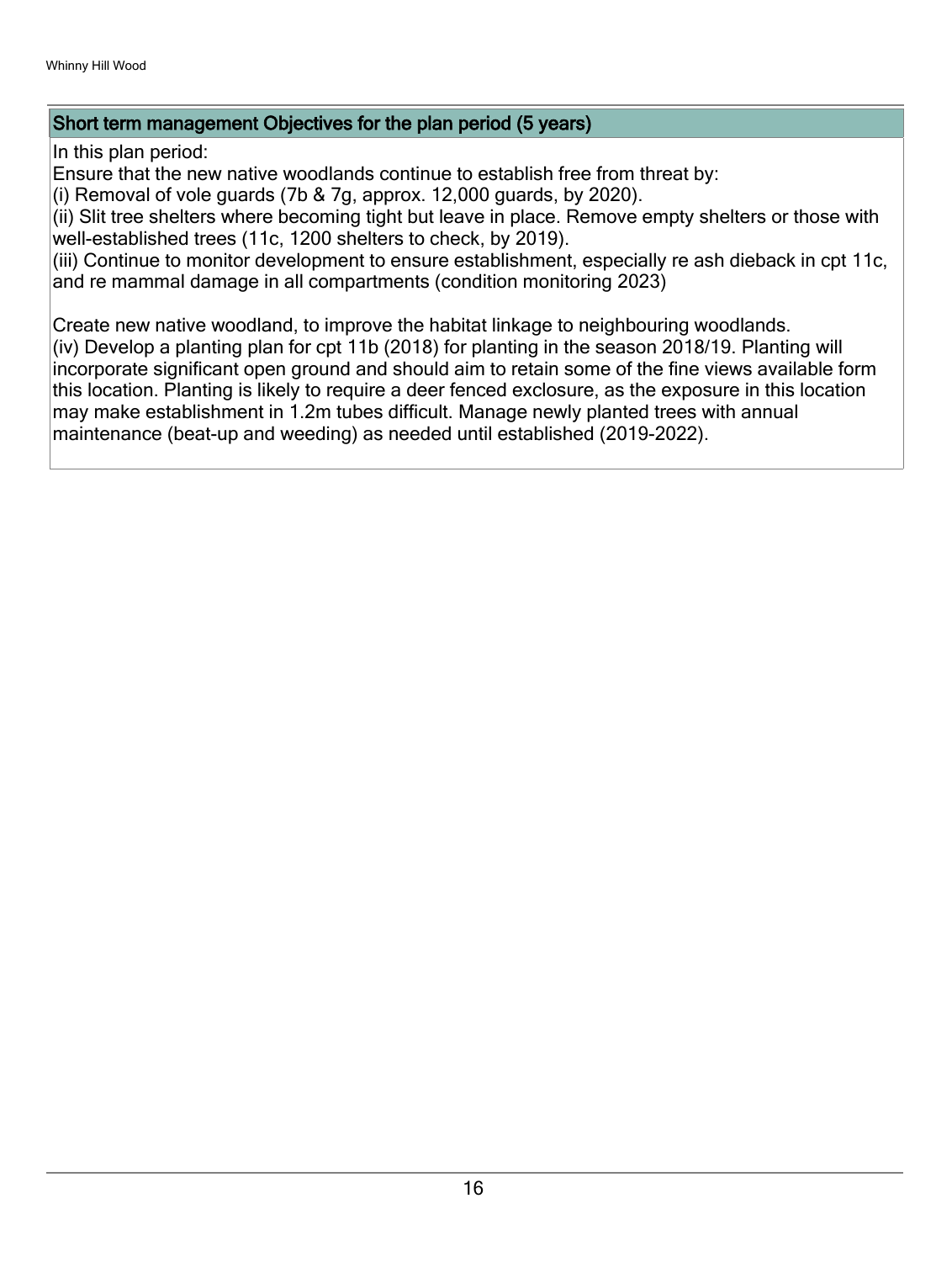#### 5.3 Connecting People with woods & trees

#### **Description**

Whinny Hill Wood is an attractive location, with a variety of landscapes to offer visitors, including mature and young woodland, high forest and open ground, and some interesting ground flora.

Access is promoted through Balloch Castle Country Park. From the car park at Balloch Castle (off Mollanbowie Road) the park's woodland trails lead north, passing through an attractive wooden glen on a mixture of surfaced and unsurfaced paths, narrow in places, with occasional steps (c. 1km). After crossing an estate road via pedestrian gates, the path enters the Trusts land at Whinny Hill Wood. Once within the Whinny Hill, a surfaced gravel path lead visitors to the heart of the woodland (c 1.3km). From this point a loop route on mainly grass/earth paths takes visitors on a 1.6km loop, passing the top of Knockour Hill, where a viewpoint and bench gives views of Loch Lomond. Parts of the loop route have become increasingly muddy after wet weather with wetter summers and increased use. In all, the loop path takes 6km, starting and finishing at the Balloch Castle car park. There is no parking where the route crosses the western arm of the Boturich estate road, where there is a turning circle (with a 'No Parking' sign) that must be kept clear at all times.

There is welcome signage when entering from Balloch Castle Country Park, and there are some way-markers within the site, although these are now (2018) in need of replacement. There is no orientation board or direction signage from Balloch Castle Country Park.

Local walkers also access the woodland by parking at the end of the minor road next to Blairlinnans Water Treatment Works and accessing the woodland via the eastern arm of the Boturich estate road and a stone-surfaced track that leads southeast through the woodland to meet the path loop. The internal paths are maintained annually by strimming of paths and verges and cutting back encroaching vegetation. Other desire lines exist within the wood, although these are not maintained.

The nearest community to Whinny Hill is Balloch (2km, population c. 6000) which runs seamlessly into the other Vale of Leven towns of Jamestown, Alexandria, Bonhill & Renton (totalling c. 20,000 people of West Dunbartonshire's total of c 90,000). Drive-time analysis shows that there is a population of 126,000 within 20 minutes drive, and 1.3 million within 40 minutes drive (which would include most of Greater Glasgow). Approximately 2.5km to the west is the village of Gartocharn. It is thought that most of the people who use Whinny Hill are local people. However, the Loch Lomond area and Lomond Shores / Balloch Castle is also very popular with tourists, and these also make up a proportion of visitors to the wood in the summer months.

Most visitors are walkers, but the site is also used by runners and mountain bikers. There are 3 wellused geocaches on site. There are currently no links to other path networks (other than Balloch Castle Country Park, so most walkers follow a circular route.

Other countryside sites nearby are Ross Priory Forest (lying immediately east of Whinny Hill) managed by the Forestry Commission Scotland; and the RSPB Loch Lomond Reserve (c. 4km to the east), which has a small visitor centre. National Cycle Route 7, and the John Muir Way pass 1km to the south of Whinny Hill, the latter giving access into the Kilpatrick Hills. The nearest Woodland Trust site is Lang Craigs in the foothills of the Kilpatrick Hills, accessed from Milton, Dumbarton.

Some guided walks have been held at Whinny Hill over recent years, and a volunteer work day.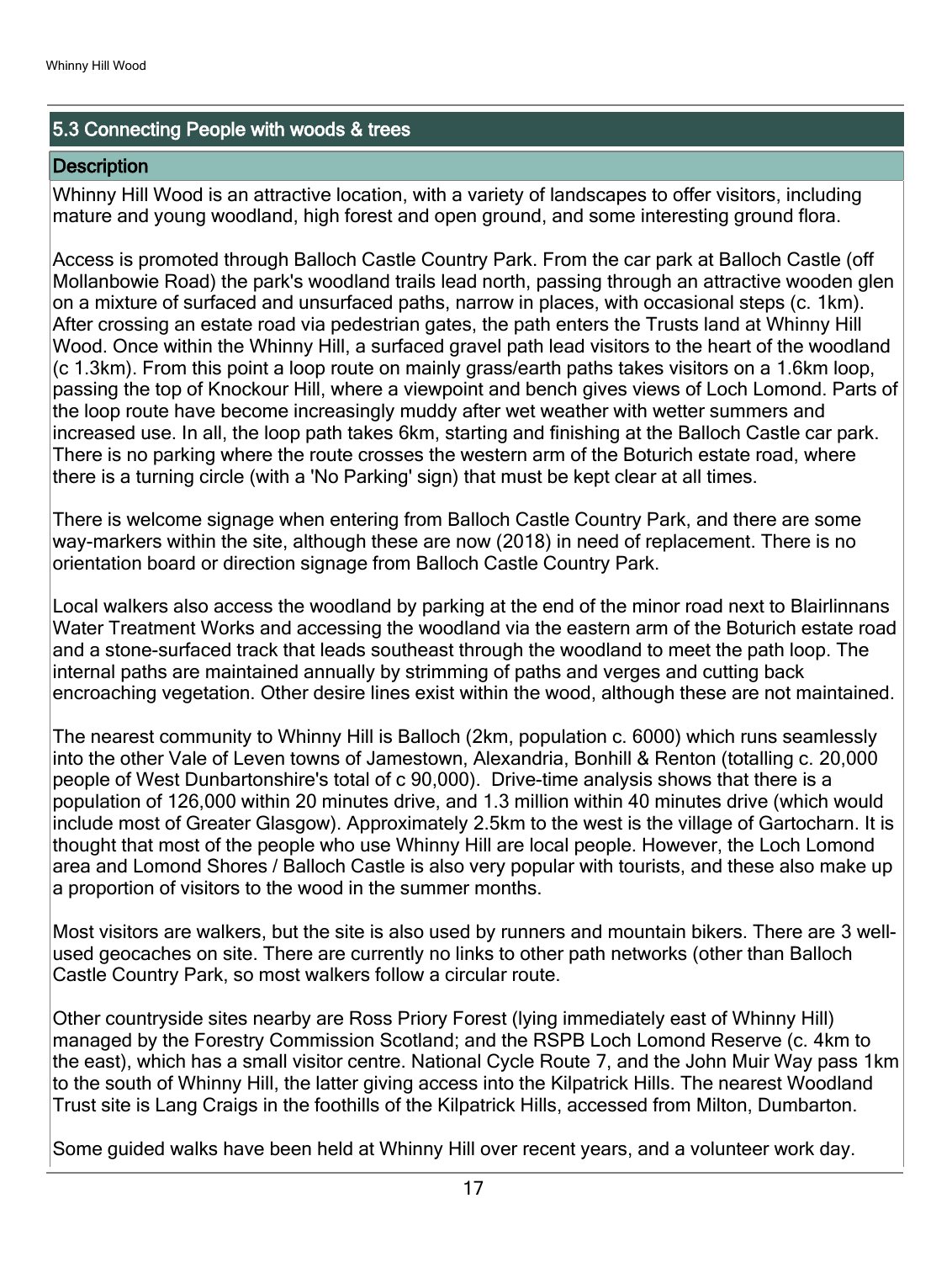However, larger scale events have not been held due to the absence of local parking. There are currently no Woodland Trust volunteers associated with the site.

There is a primary schools at Gartocharn, and a number of primary schools in the Vale of Leven. There is also a High School (Vale of Leven) in Alexandria. However, schools engagement has not been pursued to date due to issues of access and parking.

#### **Significance**

Whinny Hill provides a significant area of public access to an attractive mixed woodland, and lies within the Loch Lomond & Trossachs National Park and Loch Lomond National Scenic Area. As a mixed woodland, its complements the more highly managed landscape of Balloch Castle Country Park to which it is linked. It is well-used by mainly local visitors, but also those visiting the area from further afield. It offers great views north west over the southern end of Loch Lomond. As such it has potential for form part of the visitor offer around Loch Lomond.

#### Opportunities & Constraints

Opportunities:

There are opportunities to make more potential visitors aware of the site and what it can offer by: - Installing orientation/direction signage from Balloch Castle Country Park (BCCP).

- Producing a site leaflet for local distribution and available from dispensers at BCCP.

There are opportunities to improve the visitor experience by:

- Renewing & upgrading signage and estate furniture.

- Improving the quality of the loop section of the path route, which is becoming increasing muddy

- Improving way-marking on the loop route

- Working in partnership with West Dunbartonshire Council regarding the above.

There is potential for volunteer engagement, both through corporate volunteering and direct WT volunteers.

Constraints:

- There is no scope for on-site parking, making access difficult for less mobile visitors.

- The distance from suitable parking to limits attractiveness for school visits.

- Visitor access is discouraged in some parts of the site due to neighbours' concerns over private water supply catchments.

- There are narrow and muddy sections of path connecting BCCP with Whinny Hill that are not managed by WTS.

#### Factors Causing Change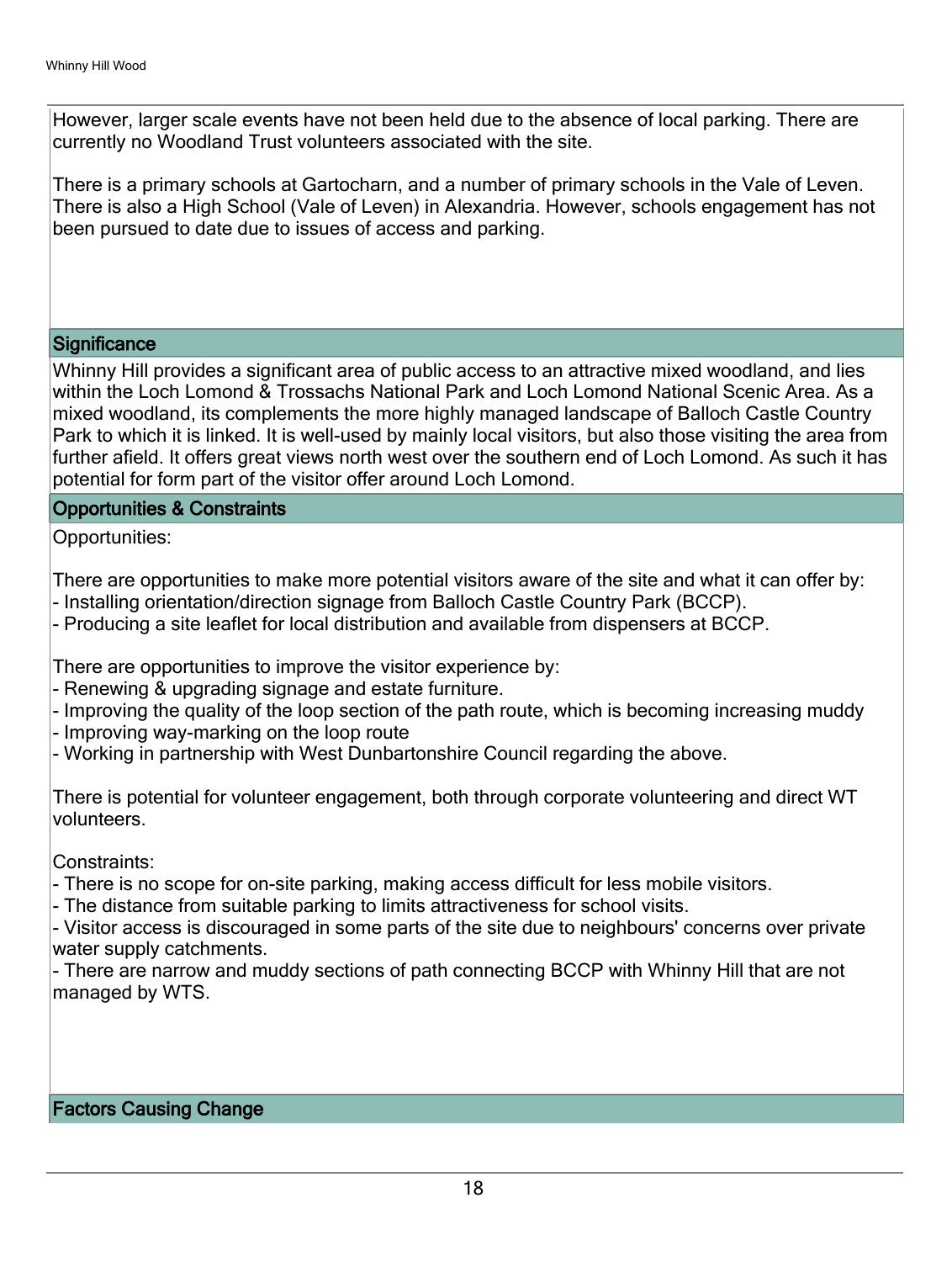The increasing numbers of visitors and a tendency towards wetter summers are resulting in path problems on the loop route.

#### Long term Objective (50 years+)

Whinny Hill will provide an extensive area of quiet informal recreation to a wide range of users both from the local community and from further afield. The use of the site by visitors to the area will be promoted through a positive relationship with the neighbouring tourist sites, with good signage and orientation. WT will work in partnership with Balloch Castle Country Park (West Dunbartonshire Council).

Entrances and signage will have a welcoming appearance, and there will be well maintained paths providing routes through a variety of landscapes, with viewpoints towards Loch Lomond, and linking to Balloch Castle Country Park.

There will be occasional small scale events, appropriate to the nature of the site.

Short term management Objectives for the plan period (5 years)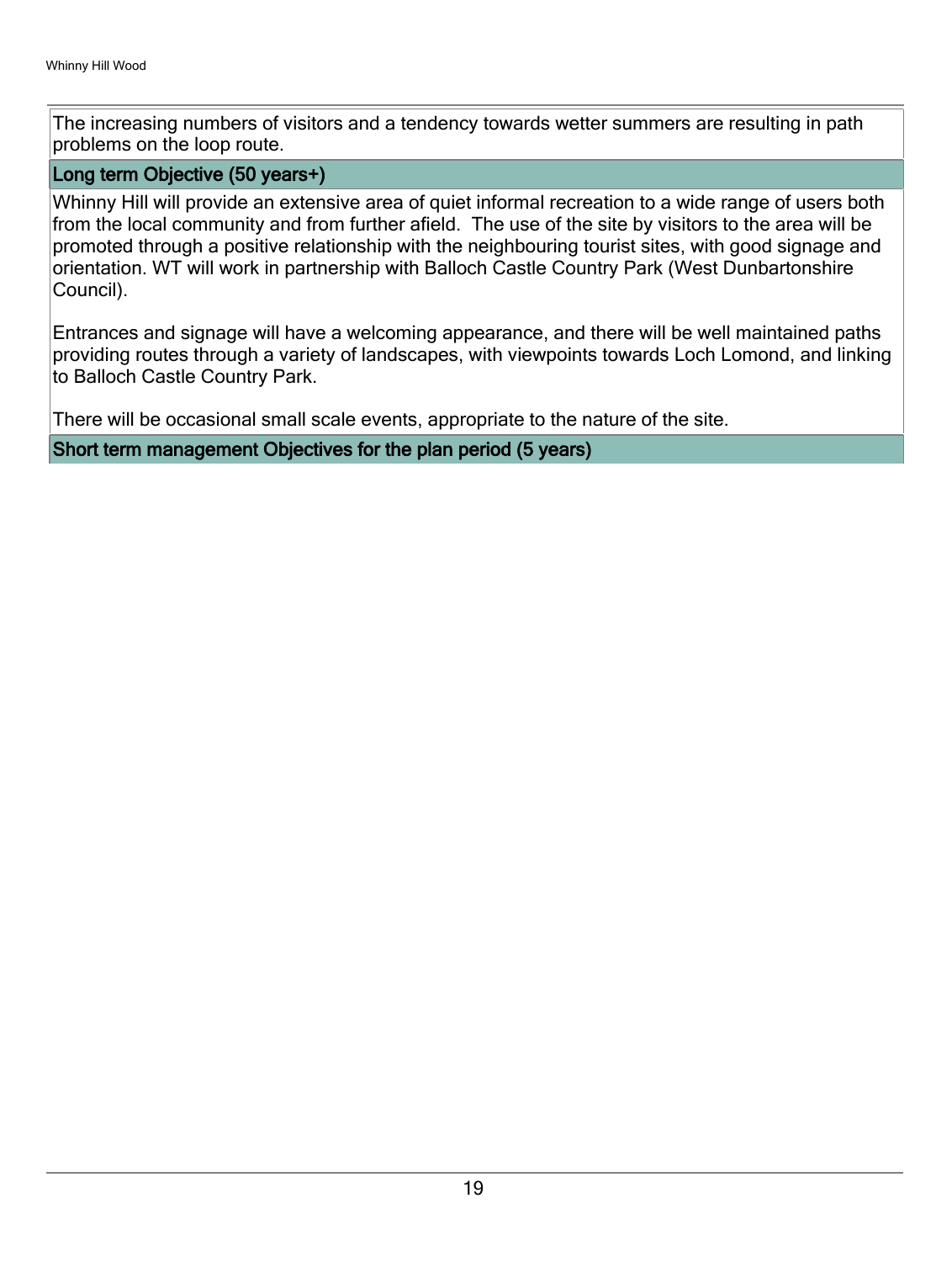The site will be kept in a safe and welcoming condition by:

(i) Ensure adequate entrance/exit signage and upgrade/replace estate furniture (e.g. fences, gates) where needed at all currently used entrance points (BCCP, gate near waterworks entrance, gate at phone mast (2018).

(ii) Maintaining paths and viewpoints free of encroaching vegetation (annually)

(iii) Carrying out regular safety inspections (as per site risk assessment).

(iv) Periodically put up temporary signage reminding dog-owners of their responsibilities, particularly in relation to waste, and cooperate with Kilmaronock Community Council regarding litter issues.

The visitor experience will be improved, and the path network will become more accessible by: (v) Upgrade to the loop section of the path route (1600m), including drainage, and some surfacing where necessary (2020).

(vi) Replacement of the viewpoint bench (2020)

(vii) Installation of way-markers on the loop route, and orientation boards at BCCP car park (in partnership with West Dunbartonshire Council) and one at the path loop T-junction. (2020). (viii) Bring desire line connecting phone-mast gate to loop route up to safe standard as grass path (2020).

More people will visit and/or be engaged with the site by:

(ix) Design & production of a site leaflet aimed at both attracting people to the site (via BCCP entrance, in partnership with West Dunbartonshire Council) and guiding & interpreting once on site. Distribution of the leaflet via LLTNP visitor centre and other local attractions (design 2020, distribution on-going).

(x) Once new way-marking and leaflet is in place, an event will be held to launch the facilities (2020). Opportunities for small-scale events will be explored (reviewed annually).

Develop volunteering opportunities by:

(xi) Developing small-scale corporate volunteering where there are appropriate management tasks (on-going).

(xii) Recruiting a volunteer warden who has an 'eyes and ears' role and can report site issues to the Site Manager (2018).

Liaison and partnership working with West Dunbartonshire Council will be essential to many of these objectives.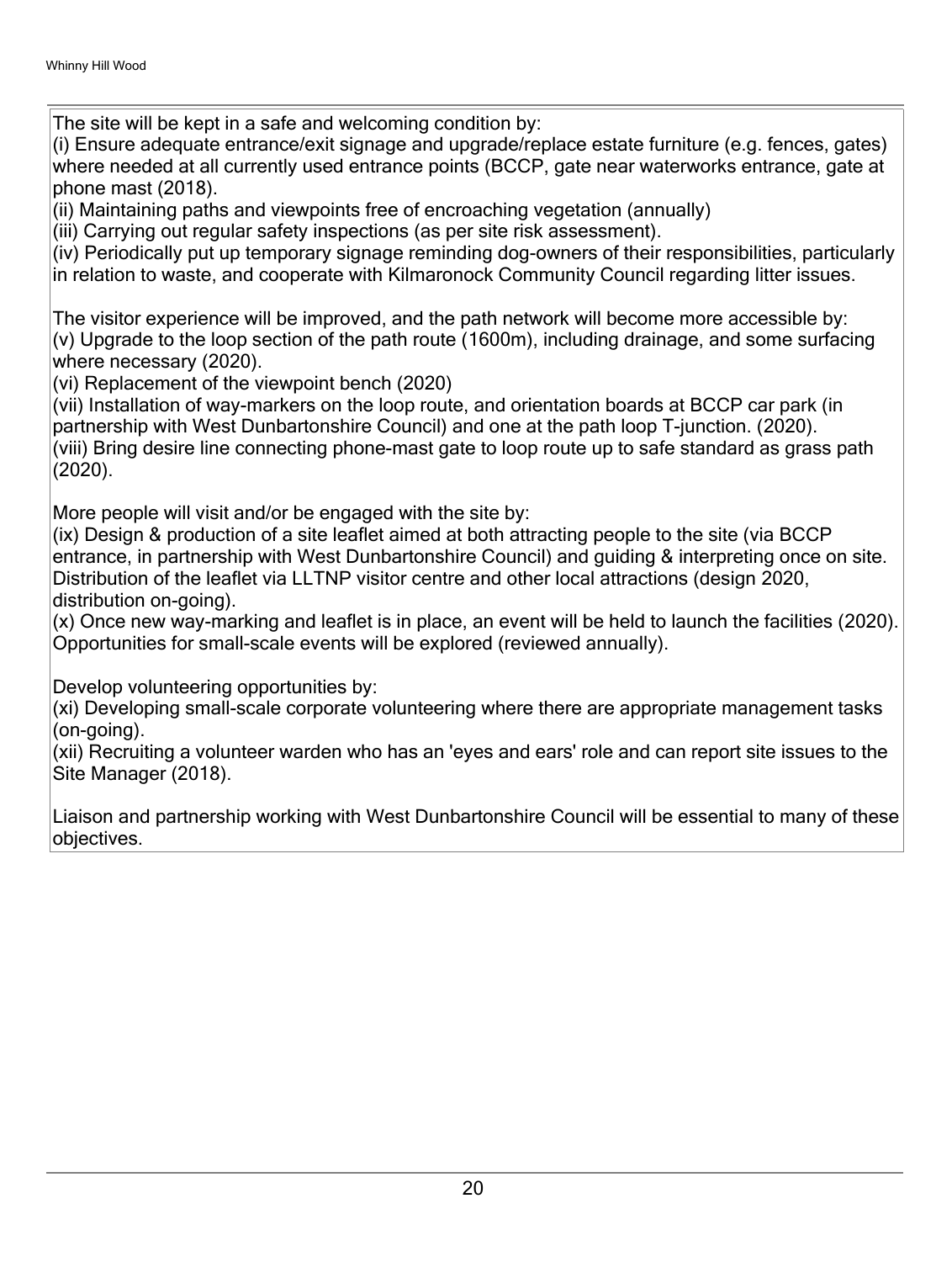#### 5.4 Semi Natural Open Ground Habitat

#### **Description**

Grassland forms an important component of the central part of the site (7c, 7e, 7i, 7h, 9.40ha total) forming a mosaic with the young woodland planting in cpt 7. These areas consist mainly of grasses and rushes. Within the sward can be found greater butterfly orchid, common spotted orchid, soft rush, jointed rush, bird's foot trefoil, sneezewort, yellow rattle and other meadow flora. Since cpt 7 was removed from grazing for planting gorse has become established, with some particularly dense thickets in the northern ends of 7e and 7c. Further south there are only scattered bushes. Although the gorse adds diversity and habitat value, if left unchecked it will continue to spread and reduce the value of this interesting grassland area.

#### **Significance**

This sheltered species rich grassland provides some of the only open ground habitat in the Woodlands and so adds greatly to the diversity. It is also unusual in the locality where most of the surrounding fields are relatively heavily grazed and/or improved.

#### Opportunities & Constraints

Opportunity: To maintain this area as open ground within the woodland matrix.

Constraints: Wet ground in places may make mechanical management difficult.

#### Factors Causing Change

Encroachment of gorse.

#### Long term Objective (50 years+)

In the long term, this area will continue to be managed as an attractive open meadow, providing habitat and structural within the woodland. Gorse will be present, but will be managed at a sustainable level that does not threaten the ground flora interest of the area.

#### Short term management Objectives for the plan period (5 years)

In this plan period:

(i) Assess the management requirements (if any) to maintain the diversity of the sward (2019). (ii) Map existing gorse cover and define a limit of gorse extension for the existing gorse thickets (north part of 7c/7e). This will be based on a maximum acceptable limit of 10% gorse cover of the compartment area overall (2018).

(iii) Prevent establishment of gorse elsewhere by controlling the scattered gorse growth in the south of the compartments 7c/7e by cutting and stump treatment with glyphosate (or overspray for smaller bushes). Estimated 20 small bushes less than 2m diameter (initial treatment 2018 - follow up 2021 if needed).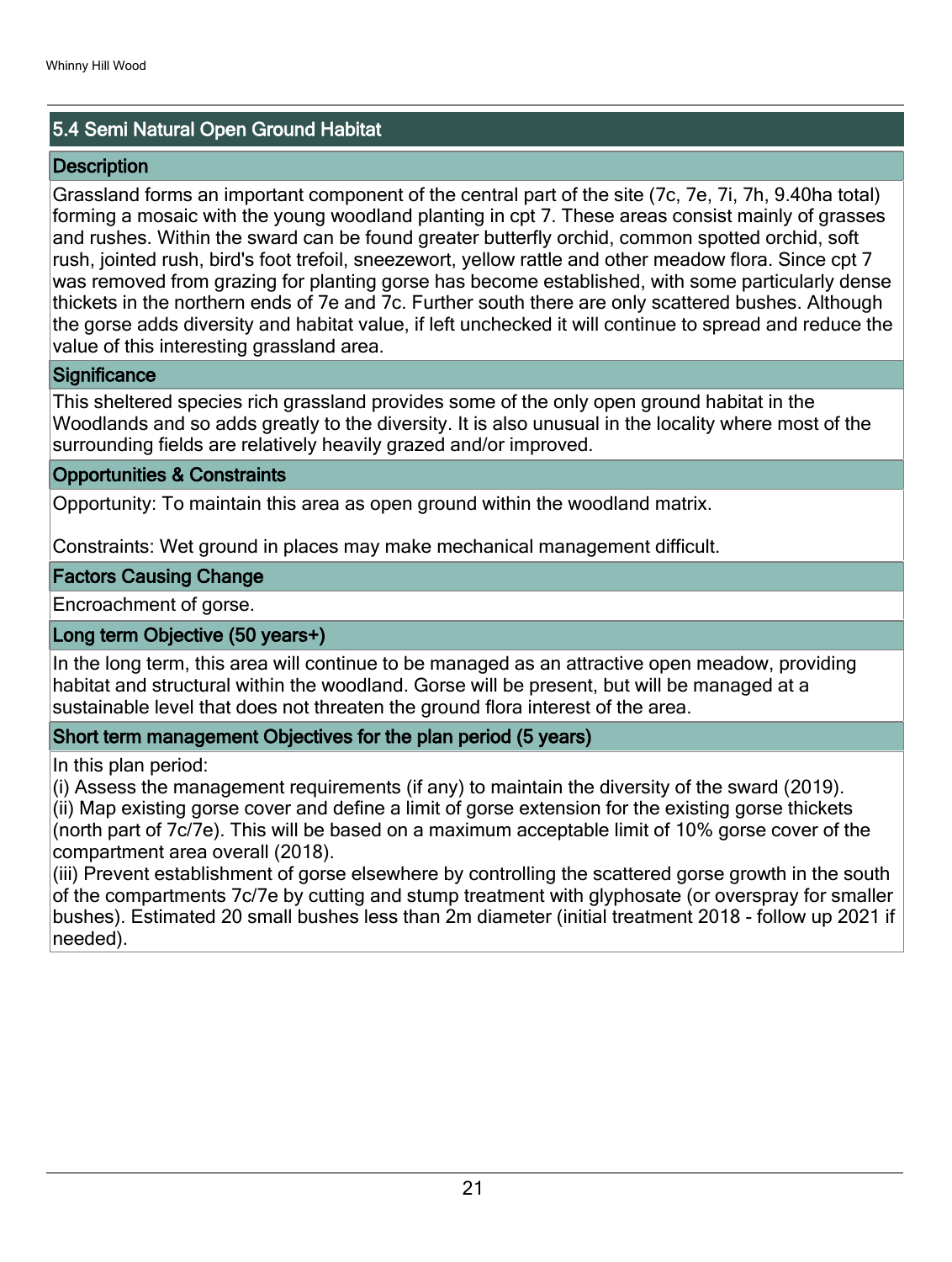| <b>6.0 WORK PROGRAMME</b> |              |                    |        |  |  |  |  |  |
|---------------------------|--------------|--------------------|--------|--|--|--|--|--|
| Year                      | Type of Work | <b>Description</b> | Due By |  |  |  |  |  |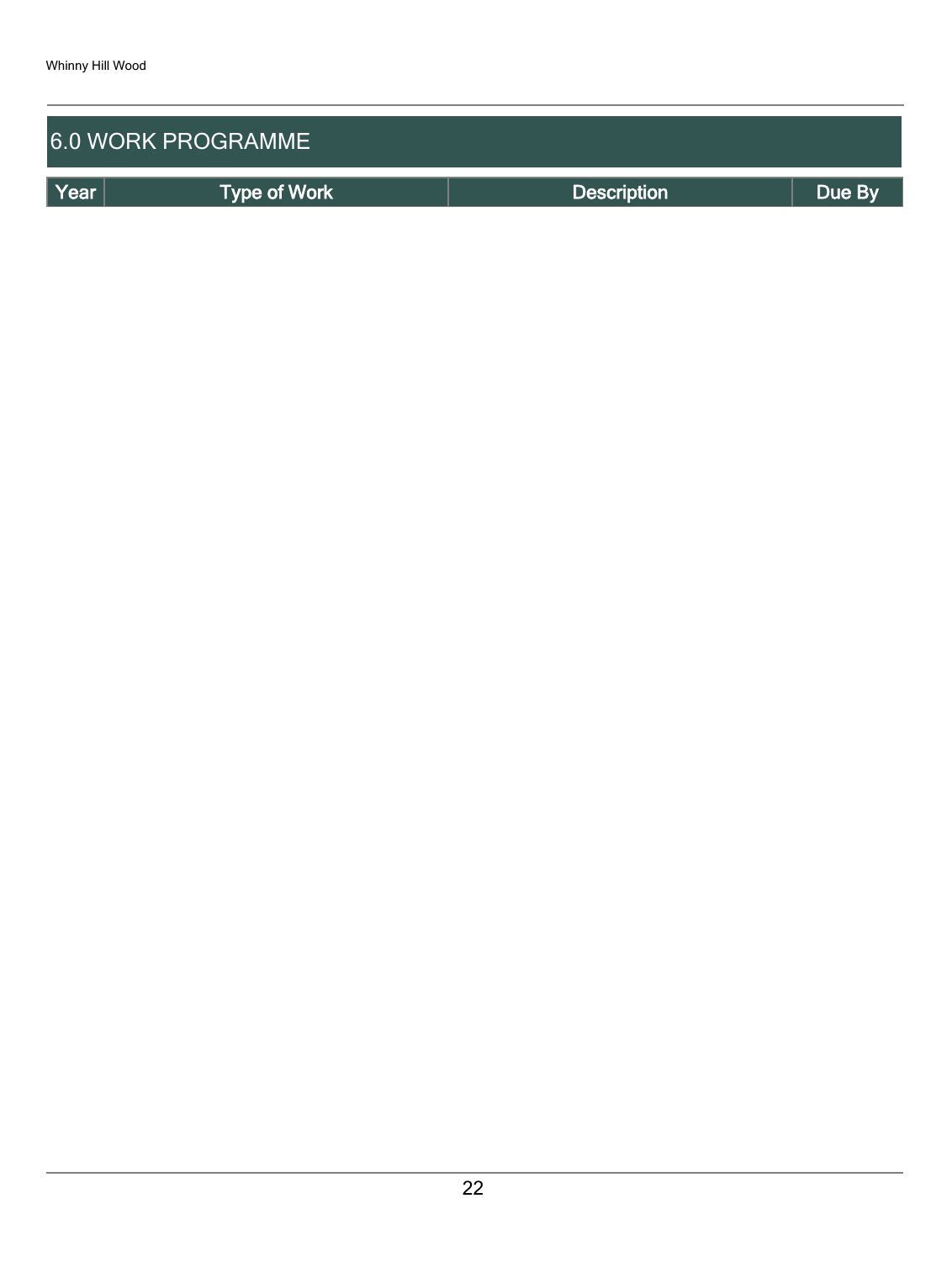## APPENDIX 1: COMPARTMENT DESCRIPTIONS

| Cpt<br>No.                                                                                                                                                                                                                                                                                     | Area<br>(ha)                                                                                                                                                                                                                                                                                                                                                                                                                                                | <b>Main</b><br><b>Species</b>             | Year | <b>Management</b><br>Regime | <b>Major</b><br><b>Management</b><br><b>Constraints</b>                               | <b>Key Features</b><br><b>Present</b> | <b>Designations</b>                              |  |  |  |
|------------------------------------------------------------------------------------------------------------------------------------------------------------------------------------------------------------------------------------------------------------------------------------------------|-------------------------------------------------------------------------------------------------------------------------------------------------------------------------------------------------------------------------------------------------------------------------------------------------------------------------------------------------------------------------------------------------------------------------------------------------------------|-------------------------------------------|------|-----------------------------|---------------------------------------------------------------------------------------|---------------------------------------|--------------------------------------------------|--|--|--|
| 1a                                                                                                                                                                                                                                                                                             | 1.03                                                                                                                                                                                                                                                                                                                                                                                                                                                        | Mixed<br>broadlea<br>ves                  |      | 1960 High forest            |                                                                                       | <b>New Native</b><br>Woodland         | National Park,<br><b>National Scenic</b><br>Area |  |  |  |
| Semi-mature beech with occasional silver birch. Small group of Sitka spruce and larch with some<br>windblow. Thick downy birch regeneration in part of open ground. Damp ground flora includes bugle<br>and other ancient woodland (AW) indicators. Beech regeneration to 2m under the spruce. |                                                                                                                                                                                                                                                                                                                                                                                                                                                             |                                           |      |                             |                                                                                       |                                       |                                                  |  |  |  |
| 1 <sub>b</sub>                                                                                                                                                                                                                                                                                 | 4.46                                                                                                                                                                                                                                                                                                                                                                                                                                                        | <b>Mixed</b><br>native<br>broadlea<br>ves | 2006 | High forest                 |                                                                                       | <b>New Native</b><br>Woodland         | National Park,<br><b>National Scenic</b><br>Area |  |  |  |
|                                                                                                                                                                                                                                                                                                | Mixed broadleaves planted 1999-2006. All in 0.6/1.2m tubes on mounds, following felling of previous<br>Sitka spruce plantation. Strong downy birch regeneration and locally some Sitka spruce<br>regeneration. Some designed open ground. A belt of semi-mature beech on southern boundary<br>which was thinned in 2005. Gorse is dominant with bramble. AW indicators present inc. bluebells,<br>three nerved sandwort, pignut, wood horsetail and others. |                                           |      |                             |                                                                                       |                                       |                                                  |  |  |  |
| 1 <sub>f</sub>                                                                                                                                                                                                                                                                                 | 0.97                                                                                                                                                                                                                                                                                                                                                                                                                                                        | <b>Mixed</b><br>broadlea<br>ves           |      | 1960 High forest            |                                                                                       | <b>New Native</b><br>Woodland         | National Park,<br><b>National Scenic</b><br>Area |  |  |  |
|                                                                                                                                                                                                                                                                                                | Stand of semi-mature broadleaves, mainly sycamore with ash, beech and silver birch scattered<br>throughout. Approx 40 young trees in in 1.2m shelters at 1600/ha, planted 2006 following clearance<br>of windblown conifers. There is regeneration of holly and beech. Ground flora (bluebells) and<br>topography indicates this is a likely area of ancient woodland from which plants will colonise 1b.                                                   |                                           |      |                             |                                                                                       |                                       |                                                  |  |  |  |
| 2a                                                                                                                                                                                                                                                                                             | 0.22                                                                                                                                                                                                                                                                                                                                                                                                                                                        | Sycamor<br>е                              |      | 1980 High forest            |                                                                                       | <b>New Native</b><br>Woodland         | National Park,<br><b>National Scenic</b><br>Area |  |  |  |
|                                                                                                                                                                                                                                                                                                |                                                                                                                                                                                                                                                                                                                                                                                                                                                             |                                           |      |                             | Semi-mature group of sycamore and ash - Recommend this compartment is merged with 2b. |                                       |                                                  |  |  |  |
| 2 <sub>b</sub>                                                                                                                                                                                                                                                                                 | 3.85                                                                                                                                                                                                                                                                                                                                                                                                                                                        | <b>Mixed</b><br>native<br>broadlea<br>ves |      | 2006 High forest            | No/poor<br>vehicular access<br>within the site,<br>Services &<br>wayleaves            | <b>New Native</b><br>Woodland         | National Park,<br><b>National Scenic</b><br>Area |  |  |  |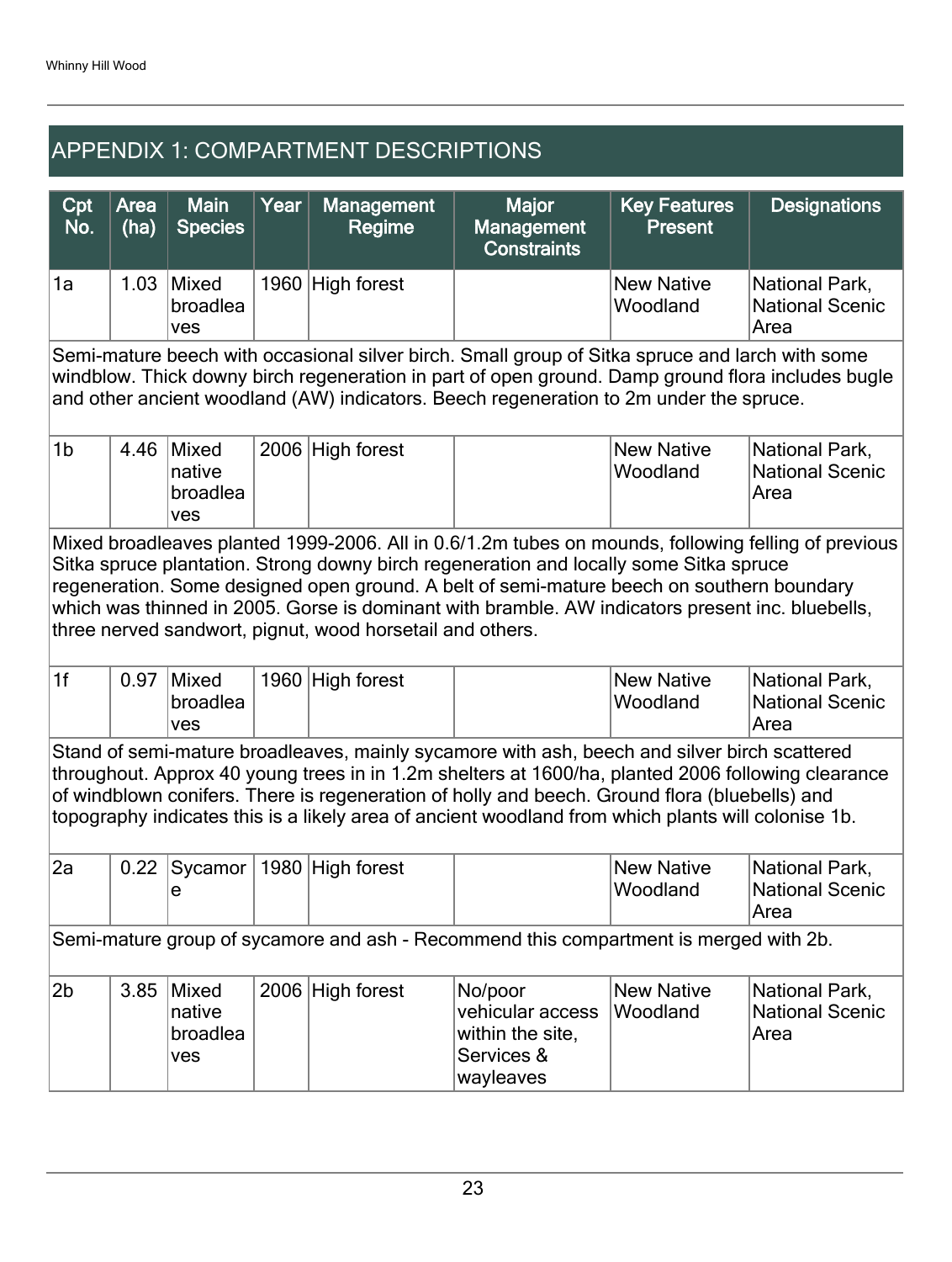Thick gorse with scattered mature trees; Scots pine, ash, downy birch and occasional sycamore and silver birch. Young planting (2006) 1.43 ha in south, native broadleaves in 1.2m shelters at 1600/ha following felling of conifers in 2005. Thin strip of oak & beech on southern boundary, thinned 2005. In new planting area of compartment, ground flora is blanket of bracken over tormentil, with bluebells.

| 2c                                                                                                                                                                                                                                                                                                                                                                | 0.69                                                                          | Mixed<br>native<br>broadlea<br>ves |  | 2006 High forest |                                                                                                                                                                                                                                                                                       | <b>New Native</b><br>Woodland | National Park,<br><b>National Scenic</b><br>Area |  |  |  |
|-------------------------------------------------------------------------------------------------------------------------------------------------------------------------------------------------------------------------------------------------------------------------------------------------------------------------------------------------------------------|-------------------------------------------------------------------------------|------------------------------------|--|------------------|---------------------------------------------------------------------------------------------------------------------------------------------------------------------------------------------------------------------------------------------------------------------------------------|-------------------------------|--------------------------------------------------|--|--|--|
|                                                                                                                                                                                                                                                                                                                                                                   |                                                                               |                                    |  |                  | Semi-mature dense sycamore with scattered ash, birch and larch. Gorse dominant in open ground.<br>Southern part planted with native broadleaves in 1.2m shelters at 1600/ha, planted 2006,                                                                                            |                               |                                                  |  |  |  |
| 2d                                                                                                                                                                                                                                                                                                                                                                | 0.58                                                                          | Sycamor<br>е                       |  | 1960 High forest | No/poor<br>vehicular access<br>within the site                                                                                                                                                                                                                                        | <b>New Native</b><br>Woodland | National Park,<br><b>National Scenic</b><br>Area |  |  |  |
|                                                                                                                                                                                                                                                                                                                                                                   |                                                                               |                                    |  |                  | Thin strip of sycamore with occasional silver birch and ash along boundary.                                                                                                                                                                                                           |                               |                                                  |  |  |  |
| 2e                                                                                                                                                                                                                                                                                                                                                                | 0.23                                                                          | Sycamor<br>е                       |  | 1960 High forest | No/poor<br>vehicular access<br>within the site                                                                                                                                                                                                                                        | <b>New Native</b><br>Woodland | National Park,<br><b>National Scenic</b><br>Area |  |  |  |
|                                                                                                                                                                                                                                                                                                                                                                   | Stand of mature Scots pine surrounded by gorse. Reasonably stable at present. |                                    |  |                  |                                                                                                                                                                                                                                                                                       |                               |                                                  |  |  |  |
| 2f                                                                                                                                                                                                                                                                                                                                                                | 0.62                                                                          | Downy<br>birch                     |  | 1995 High forest | Services &<br>wayleaves                                                                                                                                                                                                                                                               | <b>New Native</b><br>Woodland | National Park,<br><b>National Scenic</b><br>Area |  |  |  |
|                                                                                                                                                                                                                                                                                                                                                                   |                                                                               |                                    |  |                  | Boggy ground conditions with birch and occasional rowan to late sapling stage, and significant<br>gorse. Extensive gorse. Ground flora of jointed rush, sphagnum mosses, molinia caerula, angelica,<br>and marsh violet with bilberry, heather and hard fern in dryer areas.          |                               |                                                  |  |  |  |
| 3a                                                                                                                                                                                                                                                                                                                                                                | 3.31                                                                          | <b>Mixed</b><br>conifers           |  | 1960 High forest | Services &<br>wayleaves                                                                                                                                                                                                                                                               | <b>New Native</b><br>Woodland | National Park,<br><b>National Scenic</b><br>Area |  |  |  |
| Mature Scot's pine in mix with larch, silver birch, downy birch, rowan and beech. Significant wind<br>damage to the pine and larch in southern part, only the northern steeper & better drained sloped<br>being really wind firm. slopes. One small stand of Norway spruce. Grasses dominant with abundant<br>ferns & mosses. Bilberry and heath rush also noted. |                                                                               |                                    |  |                  |                                                                                                                                                                                                                                                                                       |                               |                                                  |  |  |  |
| 3b                                                                                                                                                                                                                                                                                                                                                                | 1.74                                                                          | <b>Birch</b><br>(downy/s<br>ilver) |  | 1995 High forest |                                                                                                                                                                                                                                                                                       | <b>New Native</b><br>Woodland | National Park,<br><b>National Scenic</b><br>Area |  |  |  |
|                                                                                                                                                                                                                                                                                                                                                                   |                                                                               |                                    |  |                  | Dominated by thick pole stage birch with established sycamore, alder, ash and occasional Sitka<br>spruce and Japanese larch regeneration. Mature silver birch, downy birch, sycamore, Sitka spruce,<br>Japanese larch and beech around edges. Includes some very wet areas of ground. |                               |                                                  |  |  |  |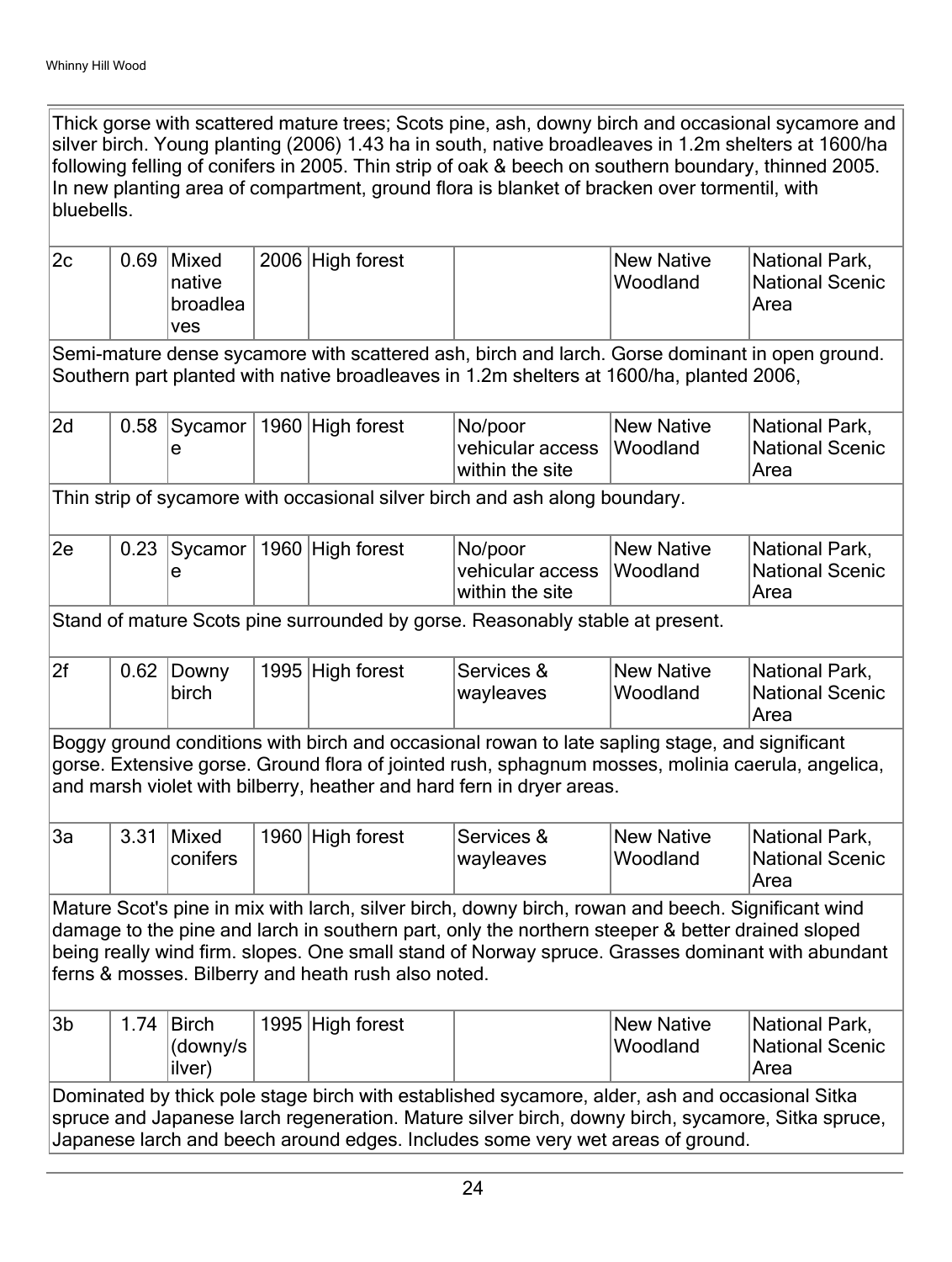-

| 3f                                                                    | 0.96                                                                                                                                                                                                                                                                              | Mixed<br>conifers                  |  | 1960 High forest |                                                                                                                                                                                                                                                                                    | <b>New Native</b><br>Woodland | National Park,<br><b>National Scenic</b><br>Area |  |  |  |  |  |
|-----------------------------------------------------------------------|-----------------------------------------------------------------------------------------------------------------------------------------------------------------------------------------------------------------------------------------------------------------------------------|------------------------------------|--|------------------|------------------------------------------------------------------------------------------------------------------------------------------------------------------------------------------------------------------------------------------------------------------------------------|-------------------------------|--------------------------------------------------|--|--|--|--|--|
|                                                                       | Mixture of Japanese larch, Scots pine and beech with scattered silver birch and occasional Norway<br>spruce. Windblow near top of hill but less on slopes to north-west. Patches of regeneration of birch,<br>rowan, gorse and Sitka spruce. Very similar in character to cpt 3c. |                                    |  |                  |                                                                                                                                                                                                                                                                                    |                               |                                                  |  |  |  |  |  |
| 4a                                                                    | 1.17                                                                                                                                                                                                                                                                              | Mixed<br>native<br>broadlea<br>ves |  | 2006 High forest | Services &<br>wayleaves                                                                                                                                                                                                                                                            | <b>New Native</b><br>Woodland | National Park,<br><b>National Scenic</b><br>Area |  |  |  |  |  |
|                                                                       | Planted with native broadleaves (birch, alder, oak, rowan, hawthorn, willow in 2006 in 1.2/0.6m<br>tubes @ 2.5m spacing. Occasional Sitka spruce, Japanese larch and mixed broadleaf regeneration.<br>Abundant gorse makes access difficult.                                      |                                    |  |                  |                                                                                                                                                                                                                                                                                    |                               |                                                  |  |  |  |  |  |
| 4b                                                                    | 0.89                                                                                                                                                                                                                                                                              | Beech                              |  | 1960 High forest | Services &<br>wayleaves                                                                                                                                                                                                                                                            | <b>New Native</b><br>Woodland | National Park,<br><b>National Scenic</b><br>Area |  |  |  |  |  |
| A strip of semi-mature broadleaves; beech, sycamore and silver birch. |                                                                                                                                                                                                                                                                                   |                                    |  |                  |                                                                                                                                                                                                                                                                                    |                               |                                                  |  |  |  |  |  |
| 4c                                                                    | 6.56                                                                                                                                                                                                                                                                              | Mixed<br>native<br>broadlea<br>ves |  | 1999 High forest |                                                                                                                                                                                                                                                                                    | <b>New Native</b><br>Woodland |                                                  |  |  |  |  |  |
|                                                                       |                                                                                                                                                                                                                                                                                   |                                    |  |                  | Planted in 1999 with mixed broadleaves (birch, oak, alder & others) and is now at pole stage, with<br>tubes still in place. Strip of semi-mature trees along southern edge and in several strips through the<br>western part of the plantation; beech, sycamore and Norway spruce. |                               |                                                  |  |  |  |  |  |
| 4h                                                                    | 3.39                                                                                                                                                                                                                                                                              | Birch<br>(downy/s<br>ilver)        |  | 1999 High forest |                                                                                                                                                                                                                                                                                    | <b>New Native</b><br>Woodland | National Park,<br><b>National Scenic</b><br>Area |  |  |  |  |  |
|                                                                       |                                                                                                                                                                                                                                                                                   |                                    |  |                  | Stand of late sapling stage mainly downy and silver birch, with scattered beech and occasional<br>sycamore and Japanese larch. At west end frequent pole stage and a few mature Sitka spruce.                                                                                      |                               |                                                  |  |  |  |  |  |
| 5a                                                                    | 1.07                                                                                                                                                                                                                                                                              | Japanes<br>e larch                 |  | 1960 High forest | Services &<br>wayleaves                                                                                                                                                                                                                                                            | <b>New Native</b><br>Woodland | National Park,<br><b>National Scenic</b><br>Area |  |  |  |  |  |
|                                                                       |                                                                                                                                                                                                                                                                                   |                                    |  |                  | Mature stand of dominant Japanese larch with semi-mature beech. Occasional Norway spruce,<br>Sitka spruce & sycamore. Frequent windblow in centre of compartment                                                                                                                   |                               |                                                  |  |  |  |  |  |
| 5b                                                                    | 0.28                                                                                                                                                                                                                                                                              | Downy<br>birch                     |  | 2010 High forest | Services &<br>wayleaves                                                                                                                                                                                                                                                            | <b>New Native</b><br>Woodland | National Park,<br><b>National Scenic</b><br>Area |  |  |  |  |  |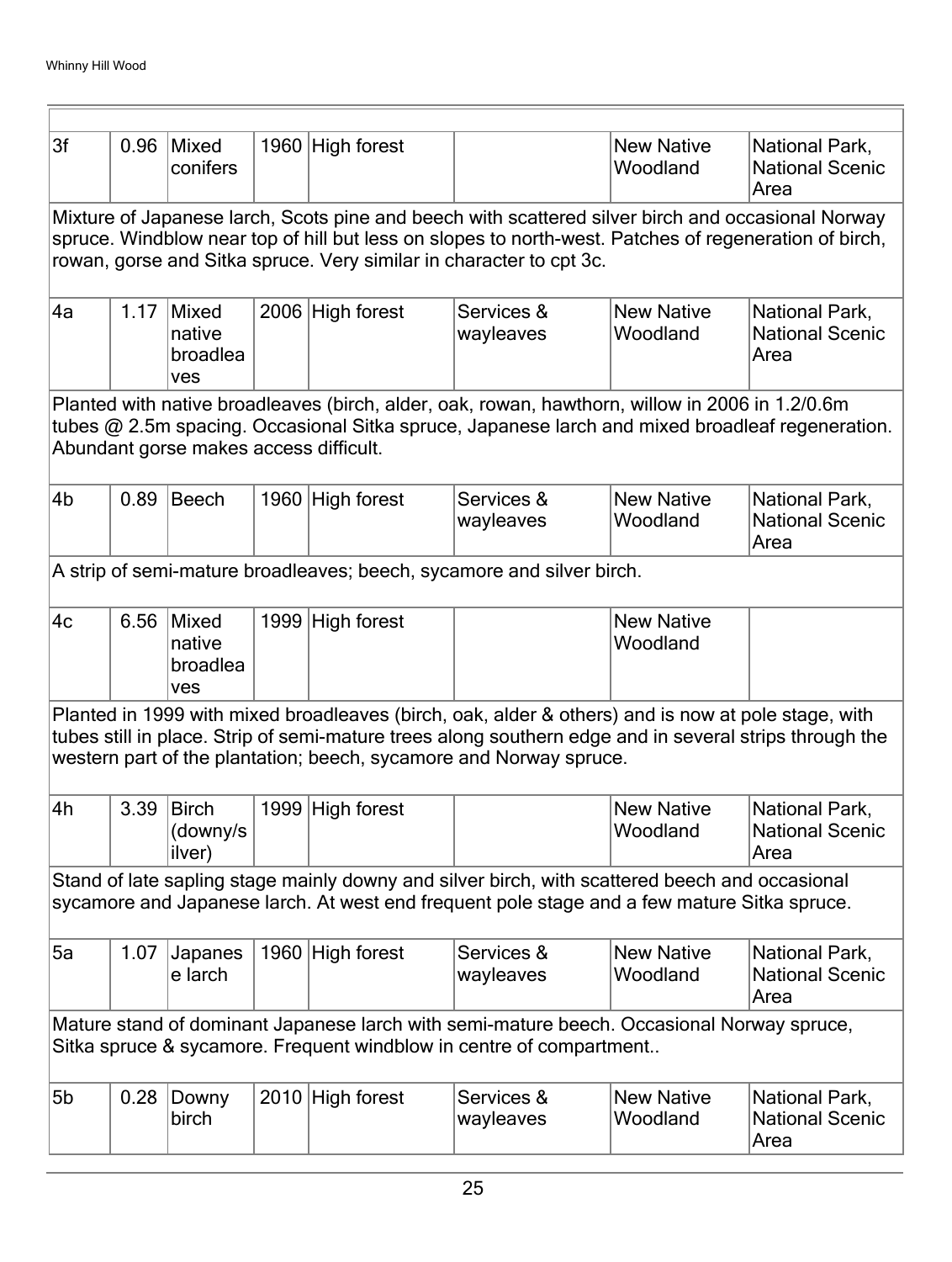Clearfell site left to naturally regenerate. Remains (rubble) of old building by track. Frequent regeneration to pole stage of spruce and downy birch.

| 5c | 6.18 | <b>Birch</b> | 1999 High forest | ∣Services &              | New Native | National Park,  |
|----|------|--------------|------------------|--------------------------|------------|-----------------|
|    |      | (downy/s     |                  | <i><b>Iwavleaves</b></i> | Woodland   | National Scenic |
|    |      | ilver)       |                  |                          |            | Area            |

Restock area with patchy downy birch and spruce regeneration. 60% has been restocked with native broadleaves (Willow, birch, alder, ash, oak, rowan) in 1.2m tubes@ 2.5m spacing (1999). Trees now at late sapling to pole stage. Narrow 0.05 ha ribbon of Norway spruce from previous stand in NE corner. Wet ground conditions have lead to patchy establishment, giving a natural wetwoodland habitat. Becomes particularly wet in the north near the old pond. Soft rushes, mosses, marsh pennywort abundant.

| <b>5d</b> | 0.60 Norway<br>spruce | 1960 High forest | ∣Services &<br><i><b>Iwavleaves</b></i> | New Native<br>Woodland | <b>National Park,</b><br>National Scenic<br>Area |
|-----------|-----------------------|------------------|-----------------------------------------|------------------------|--------------------------------------------------|
|           |                       |                  |                                         |                        |                                                  |

Stand of mature Norway spruce, with a small stand of Japanese larch and occasional Sitka spruce either side of management track and powerline wayleave. Windblow severe in this block. Stone conduit containing burn flows under this compartment. There is some broadleaved regeneration in blown areas.

| ∣6a | .34 | <b>Mixed</b>                | 1999 High forest | Services & | New Native | National Park,          |
|-----|-----|-----------------------------|------------------|------------|------------|-------------------------|
|     |     | <b>Inative</b><br> broadlea |                  | wayleaves  | Woodland   | National Scenic<br>Area |
|     |     | <b>ves</b>                  |                  |            |            |                         |

Restock site planted with native broadleaves in 1.2m tubes  $@$  2.5m spacing, in between mature mixed broadleaves, sycamore, oak and birch (remains of a shelterbelt). Bluebell and other AW indicators present in ground flora. Patchy establishment has resulted in an open feel.

| <sup>≀</sup> 7a | $0.19$ Mixed | 1960 High forest | No/poor                    | New Native | National Park,  |
|-----------------|--------------|------------------|----------------------------|------------|-----------------|
|                 | broadlea     |                  | vehicular access  Woodland |            | National Scenic |
|                 | <b>ves</b>   |                  | within the site            |            | Area            |

Small group of semi-mature/ mature Norway spruce with occasional Sitka spruce, mixed with broadleaves (mainly willow) on marshy ground. Some windblow, which may be allowed to continue as small number of trees and access difficult.

| 7b | 12.48 Mixed | 2000 High forest | New Native | National Park,  |
|----|-------------|------------------|------------|-----------------|
|    | ∣native     |                  | Woodland   | National Scenic |
|    | broadlea    |                  |            | <b>Area</b>     |
|    | <b>ves</b>  |                  |            |                 |

Planted with native mixed broadleaves (mainly oak, birch, hazel) in 2000, at 2.5m spacing with vole guards. Originally in deer fence (removed 2016). Excellent establishment, now at pole stage with closed canopy but still quite light. Abundant Greater Butterfly orchid, common spotted orchid, soft rush, jointed rush, bird's foot trefoil, sneezewort, yellow rattle and other meadow flora under trees in area adjacent to comp 7C.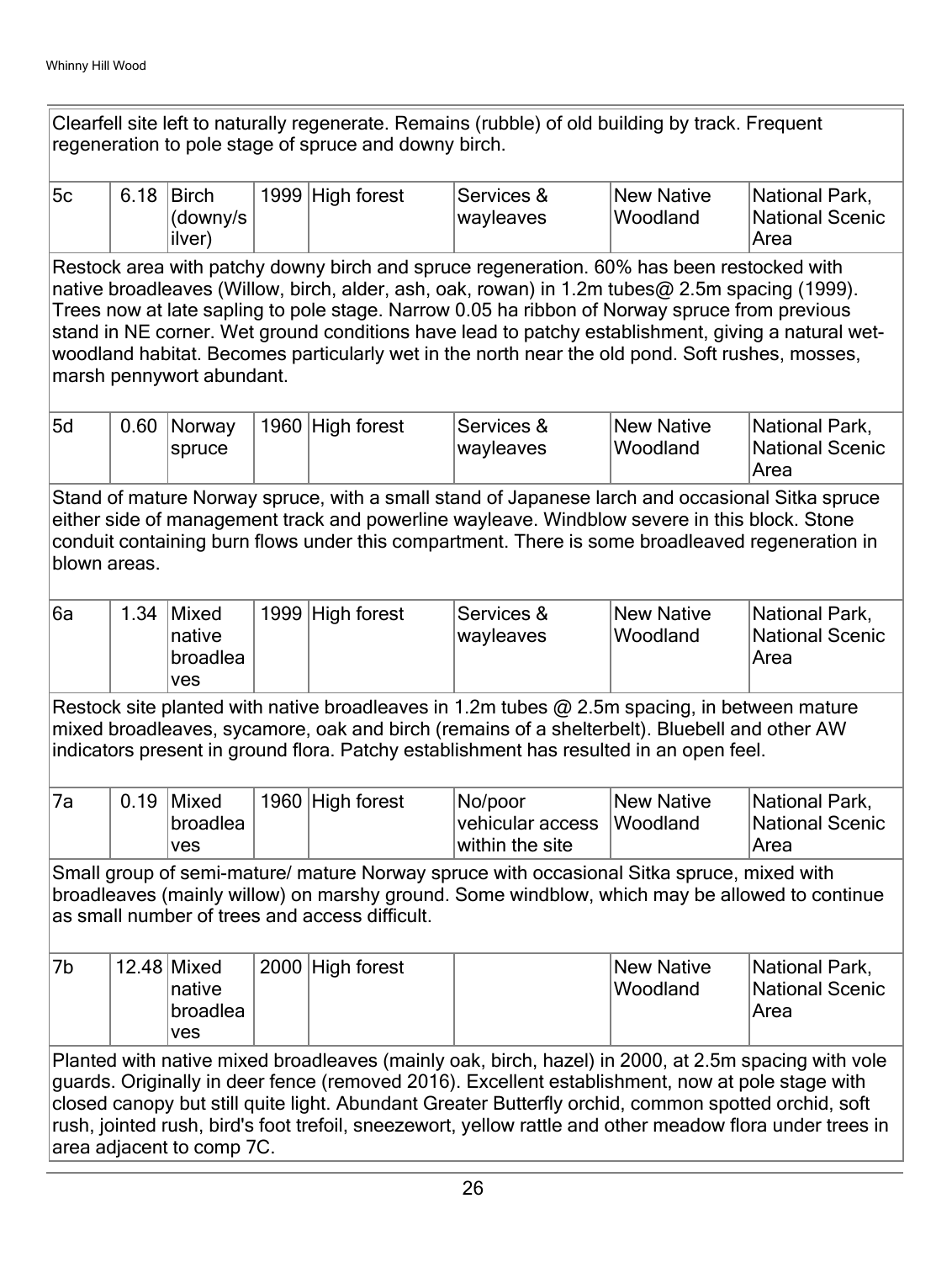-

| 7c | 2.90                                                                                                                                                                                                                                                                                                                                                                                                                                             | Open<br>ground                        |      | Non-wood<br>habitat                               |                         | <b>New Native</b><br>Woodland                                                                                                                                                                    | National Park,<br><b>National Scenic</b><br>Area |  |  |  |  |  |
|----|--------------------------------------------------------------------------------------------------------------------------------------------------------------------------------------------------------------------------------------------------------------------------------------------------------------------------------------------------------------------------------------------------------------------------------------------------|---------------------------------------|------|---------------------------------------------------|-------------------------|--------------------------------------------------------------------------------------------------------------------------------------------------------------------------------------------------|--------------------------------------------------|--|--|--|--|--|
|    | Area of open grassland with scattered gorse, particularly at the north end. Frequent Greater<br>Butterfly orchid, common spotted orchid, soft rush, jointed rush, bird's foot trefoil, sneezewort, yellow<br>rattle and other meadow flora. An NVC survey (Averis 2018) is on file, which identifies botanically<br>rich areas (in particular MG5c and to a lesser extent M23a) where there is an opportunity to restrict<br>gorse encroachment. |                                       |      |                                                   |                         |                                                                                                                                                                                                  |                                                  |  |  |  |  |  |
| 7d | 0.37                                                                                                                                                                                                                                                                                                                                                                                                                                             | Open<br>ground                        |      | Non-wood<br>habitat                               |                         | <b>New Native</b><br>Woodland                                                                                                                                                                    |                                                  |  |  |  |  |  |
|    |                                                                                                                                                                                                                                                                                                                                                                                                                                                  | An area of open grassland.            |      |                                                   |                         |                                                                                                                                                                                                  |                                                  |  |  |  |  |  |
| 7e | 3.96                                                                                                                                                                                                                                                                                                                                                                                                                                             | Open<br>ground                        |      | Non-wood<br>habitat                               | Services &<br>wayleaves | <b>New Native</b><br>Woodland                                                                                                                                                                    | National Park,<br><b>National Scenic</b><br>Area |  |  |  |  |  |
|    | Area of open grassland with scattered gorse, particularly at the north end. Frequent Greater<br>Butterfly orchid, common spotted orchid, soft rush, jointed rush, bird's foot trefoil, sneezewort, yellow<br>rattle and other meadow flora. An NVC survey (Averis 2018) is on file, which identifies botanically<br>rich areas (in particular MG5c and to a lesser extent M23a) where there is an opportunity to restrict<br>gorse encroachment. |                                       |      |                                                   |                         |                                                                                                                                                                                                  |                                                  |  |  |  |  |  |
| 7g | 2.12                                                                                                                                                                                                                                                                                                                                                                                                                                             | Mixed<br>native<br>broadlea<br>ves    | 2000 | High forest                                       | Services &<br>wayleaves | <b>New Native</b><br>Woodland                                                                                                                                                                    | National Park,<br><b>National Scenic</b><br>Area |  |  |  |  |  |
|    |                                                                                                                                                                                                                                                                                                                                                                                                                                                  | canopy but still quite light.         |      |                                                   |                         | Planted with native mixed broadleaves (mainly oak, ash, downy birch, hazel) in 2000, at 2.5m<br>spacing with vole guards (similar to 7b). Excellent establishment, now at pole stage with closed |                                                  |  |  |  |  |  |
| 7h | 1.82                                                                                                                                                                                                                                                                                                                                                                                                                                             | Open<br>ground                        |      | 2000 Non-wood<br>habitat                          | Services &<br>wayleaves | <b>New Native</b><br>Woodland                                                                                                                                                                    | National Park,<br><b>National Scenic</b><br>Area |  |  |  |  |  |
|    |                                                                                                                                                                                                                                                                                                                                                                                                                                                  |                                       |      | Area of open grassland. To remain as open ground. |                         |                                                                                                                                                                                                  |                                                  |  |  |  |  |  |
| 7i | 1.71                                                                                                                                                                                                                                                                                                                                                                                                                                             | Open<br>ground                        |      | 2000 Non-wood<br>habitat                          | Services &<br>wayleaves | <b>New Native</b><br>Woodland                                                                                                                                                                    | National Park,<br><b>National Scenic</b><br>Area |  |  |  |  |  |
|    |                                                                                                                                                                                                                                                                                                                                                                                                                                                  | Open grassland. Electricity wayleave. |      |                                                   |                         |                                                                                                                                                                                                  |                                                  |  |  |  |  |  |
| 8a | 0.89                                                                                                                                                                                                                                                                                                                                                                                                                                             | <b>Beech</b>                          |      | 1960 High forest                                  |                         | <b>New Native</b><br>Woodland                                                                                                                                                                    | National Park,<br><b>National Scenic</b><br>Area |  |  |  |  |  |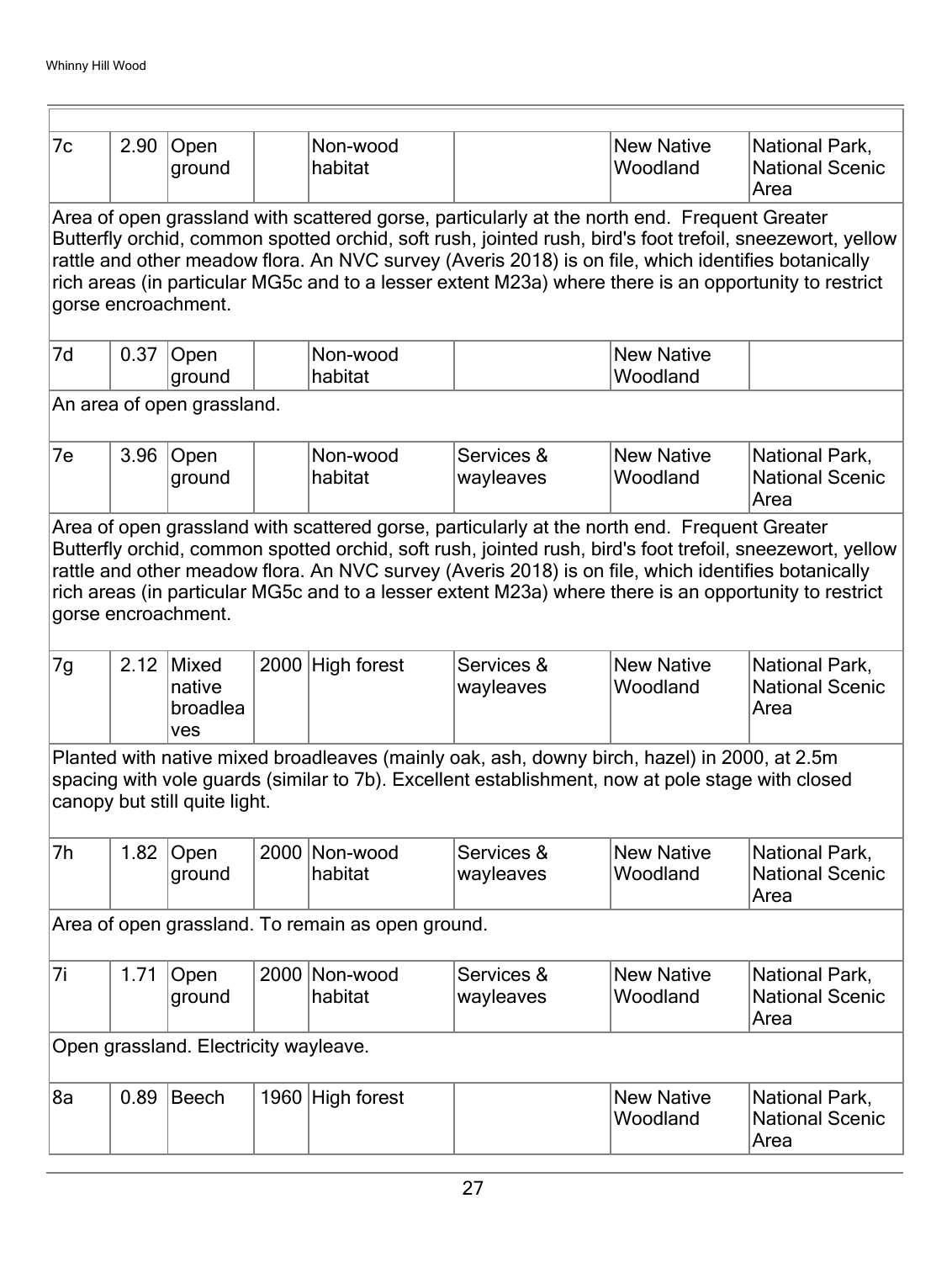Densely planted beech wood with frequent mature birch and groups of larch, ash and sessile oak. Some patches of regeneration of mixed broadleaves.

| 8b | .40 | <b>Mixed</b><br>native<br> broadlea | 2006 High forest | Services &<br><i><b>Iwavleaves</b></i> | <b>New Native</b><br>Woodland | National Park,<br>National Scenic<br>Area |
|----|-----|-------------------------------------|------------------|----------------------------------------|-------------------------------|-------------------------------------------|
|    |     | ves                                 |                  |                                        |                               |                                           |
|    |     |                                     |                  |                                        |                               |                                           |

Well established thicket-stage planting of native broadleaves (downy birch, alder, oak) in 1.2m tubes at 1600/ha, planted in 2006 following felling of conifers. There is also regeneration of birch, rowan, holly and willow, showing signs of regular browsing. Ground vegetation a mix of grasses, ferns, mosses & heather, with rare Sitka spruce regen. A boundary strip to the west consists of beech, birch and sycamore, sapling to early mature.

| ∣8c | $0.54$  Alder<br><b>Species</b> | 1999 High forest | Mostly wet<br>ground/exposed<br>site, Services & | <b>New Native</b><br>Woodland | National Park,<br>National Scenic<br>Area |
|-----|---------------------------------|------------------|--------------------------------------------------|-------------------------------|-------------------------------------------|
|     |                                 |                  | wayleaves                                        |                               |                                           |

Wet restocked hollow (1999) with alder in 1.2m tubes  $@$  2.5m spacing, with birch natural regeneration.

| 8d | 2.54 | <b>Mixed</b> | 2006 High forest | Services & | New Native | National Park,  |
|----|------|--------------|------------------|------------|------------|-----------------|
|    |      | ∣native      |                  | wayleaves  | Woodland   | National Scenic |
|    |      | broadlea     |                  |            |            | Area            |
|    |      | ves          |                  |            |            |                 |

Scots pine and Norway spruce (part thinned 2005) The western part of this is unthinned early mature Norway spruce with a group of mature larch in the centre. The eastern part is (thinned) mature Sitka spruce with severe windblow, although with birch and rowan natural regeneration establishing. The eastern edge has a belt of pole stage Norway spruce, oak and mature Japanese larch, and the western edge has a narrow strip of broadleaves.

| 8e | 0.95 | Mixed<br><b>Inative</b> | 1999 High forest | Services &<br>wayleaves | New Native<br>Woodland |
|----|------|-------------------------|------------------|-------------------------|------------------------|
|    |      | broadlea                |                  |                         |                        |
|    |      | ves                     |                  |                         |                        |

North of the power line is the remains of Norway spruce and larch, 90% blown, with a more windfirm group on drier ground in the NW. Good regeneration of downy birch and willow to sapling stage. Also some scattered tubes from a 1999 restock along the southern fringe.

| 9a                                                                                                                                                                                         |  |  | $0.88$ Beech |  | 1960 High forest |  | New Native<br><b>Woodland</b> | National Park,<br>National Scenic<br> Area |
|--------------------------------------------------------------------------------------------------------------------------------------------------------------------------------------------|--|--|--------------|--|------------------|--|-------------------------------|--------------------------------------------|
| Beech plantation with occasional Japanese larch, birch and a group of noble fir. Ground flora<br>generally shaded out except mosses, and no established regen. Occasional windblow in fir. |  |  |              |  |                  |  |                               |                                            |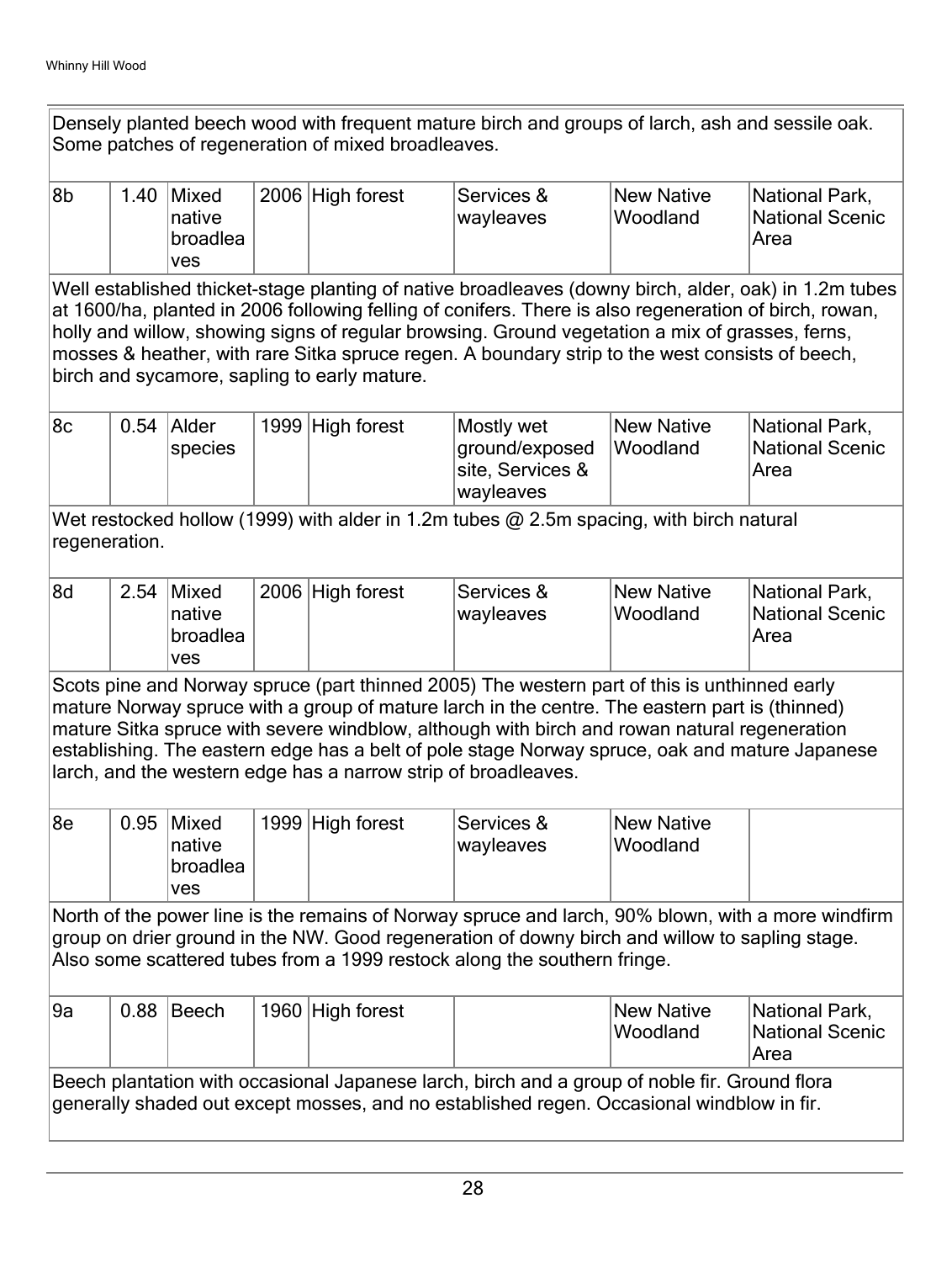| 9b                                                                                                                                                                                                                                                                                                                                                                                                           | 0.95                                                                                                                                                                             | Mixed<br>native<br>broadlea<br>ves |  | 1960 High forest                                           |                                                                                                  | <b>New Native</b><br>Woodland | National Park,<br><b>National Scenic</b><br>Area |  |  |
|--------------------------------------------------------------------------------------------------------------------------------------------------------------------------------------------------------------------------------------------------------------------------------------------------------------------------------------------------------------------------------------------------------------|----------------------------------------------------------------------------------------------------------------------------------------------------------------------------------|------------------------------------|--|------------------------------------------------------------|--------------------------------------------------------------------------------------------------|-------------------------------|--------------------------------------------------|--|--|
| Damp woodland dominated by mature ash, mature and pole stage downy birch and willow,<br>occasional mature Norway spruce and early mature beech. Ground flora dominated by mosses -<br>sphagnum sp., polytricum sp., thuidium tamariscinum, rhytidiadelphus loreus, plagiothecium<br>undulatum. Some wood sorrel, bugle, foxglove and bramble in drier areas. Stream flows along<br>eastern edge by old dyke. |                                                                                                                                                                                  |                                    |  |                                                            |                                                                                                  |                               |                                                  |  |  |
| 9c                                                                                                                                                                                                                                                                                                                                                                                                           | $0.20$ Ash                                                                                                                                                                       |                                    |  | 1960 High forest                                           |                                                                                                  | <b>New Native</b><br>Woodland | National Park,<br><b>National Scenic</b><br>Area |  |  |
|                                                                                                                                                                                                                                                                                                                                                                                                              |                                                                                                                                                                                  |                                    |  |                                                            | Sapling to pole stage downy birch with mature birch, ash, Norway spruce and beech.               |                               |                                                  |  |  |
| 9d                                                                                                                                                                                                                                                                                                                                                                                                           | 0.43                                                                                                                                                                             | Open<br>ground                     |  | Non-wood<br>habitat                                        |                                                                                                  | <b>New Native</b><br>Woodland | National Park,<br><b>National Scenic</b><br>Area |  |  |
|                                                                                                                                                                                                                                                                                                                                                                                                              |                                                                                                                                                                                  |                                    |  | Electricity wayleave - open ground with grasses and rushes |                                                                                                  |                               |                                                  |  |  |
| 9e                                                                                                                                                                                                                                                                                                                                                                                                           | 0.36                                                                                                                                                                             | Japanes<br>e larch                 |  | 1960 High forest                                           |                                                                                                  | <b>New Native</b><br>Woodland |                                                  |  |  |
| wayleave.                                                                                                                                                                                                                                                                                                                                                                                                    |                                                                                                                                                                                  |                                    |  |                                                            | Japanese larch with occasional Scot's pine. No windblow. Split into blocks of trees by powerline |                               |                                                  |  |  |
| 10a                                                                                                                                                                                                                                                                                                                                                                                                          | 1.84                                                                                                                                                                             | Mixed<br>broadlea<br>ves           |  | 1950 High forest                                           | Sensitive<br>habitats/species<br>on or adjacent to<br>site                                       | <b>New Native</b><br>Woodland | National Park,<br><b>National Scenic</b><br>Area |  |  |
|                                                                                                                                                                                                                                                                                                                                                                                                              |                                                                                                                                                                                  |                                    |  | some regeneration of mixed conifers and broadleaves.       | Neglected beech avenue opening into bracken glade with scattered groups of mature birch and      |                               |                                                  |  |  |
| 10 <sub>b</sub>                                                                                                                                                                                                                                                                                                                                                                                              | 3.00                                                                                                                                                                             | Mixed<br>native<br>broadlea<br>ves |  | 2006 High forest                                           | Sensitive<br>habitats/species<br>on or adjacent to<br>site                                       | <b>New Native</b><br>Woodland | National Park,<br><b>National Scenic</b><br>Area |  |  |
|                                                                                                                                                                                                                                                                                                                                                                                                              | Scattered birch, occasional grand and noble fir. In south, 0.45ha, young planting of native<br>broadleaves in 1.2m tubes at 1600/ha. Planted 2006 following felling of conifers. |                                    |  |                                                            |                                                                                                  |                               |                                                  |  |  |
| 10 <sub>c</sub>                                                                                                                                                                                                                                                                                                                                                                                              | 1.55                                                                                                                                                                             | Japanes<br>e larch                 |  | 1960 High forest                                           | Sensitive<br>habitats/species<br>on or adjacent to<br>site                                       | <b>New Native</b><br>Woodland | National Park,<br><b>National Scenic</b><br>Area |  |  |
| Open stand of mature Japanese larch. Occasional sitka spruce regeneration and windblow.                                                                                                                                                                                                                                                                                                                      |                                                                                                                                                                                  |                                    |  |                                                            |                                                                                                  |                               |                                                  |  |  |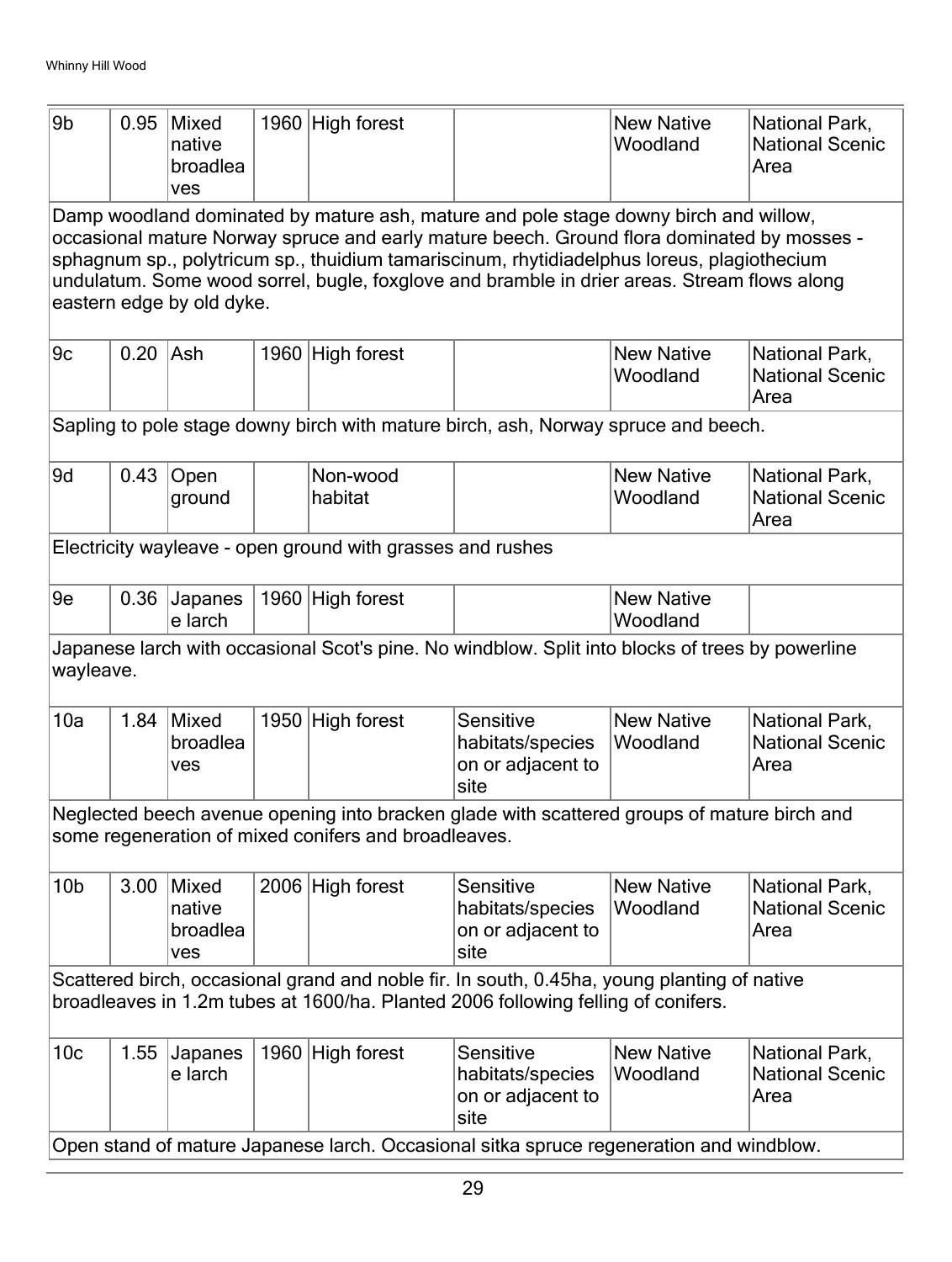| 10d                                                                                                                                                                                                                                                                                                                                                                                                                                                                   | 0.99                                                                                                                                                                                                                                                                                            | Japanes<br>e larch                        |      | 1950 High forest | Sensitive<br>habitats/species<br>on or adjacent to<br>site                                   | <b>New Native</b><br>Woodland | National Park,<br><b>National Scenic</b><br>Area |  |  |  |
|-----------------------------------------------------------------------------------------------------------------------------------------------------------------------------------------------------------------------------------------------------------------------------------------------------------------------------------------------------------------------------------------------------------------------------------------------------------------------|-------------------------------------------------------------------------------------------------------------------------------------------------------------------------------------------------------------------------------------------------------------------------------------------------|-------------------------------------------|------|------------------|----------------------------------------------------------------------------------------------|-------------------------------|--------------------------------------------------|--|--|--|
|                                                                                                                                                                                                                                                                                                                                                                                                                                                                       | Restock area on ridge top, planted with native broadleaves and Scots pine . Good percentage of<br>planted stock successful with patches of dense birch natural regen and occasional spruce and larch<br>regeneration. Ground flora is dominated by bracken over heathland/acid grassland flora. |                                           |      |                  |                                                                                              |                               |                                                  |  |  |  |
| 10 <sub>e</sub>                                                                                                                                                                                                                                                                                                                                                                                                                                                       | 0.38                                                                                                                                                                                                                                                                                            | <b>Mixed</b><br>broadlea<br>ves           | 2000 | High forest      | Sensitive<br>habitats/species<br>on or adjacent to<br>site                                   | <b>New Native</b><br>Woodland | National Park,<br><b>National Scenic</b><br>Area |  |  |  |
|                                                                                                                                                                                                                                                                                                                                                                                                                                                                       |                                                                                                                                                                                                                                                                                                 |                                           |      |                  | restocked with native broadleaves (2000), planted bare on mounds inside deer fence enclosure |                               |                                                  |  |  |  |
| 10f                                                                                                                                                                                                                                                                                                                                                                                                                                                                   | 4.13                                                                                                                                                                                                                                                                                            | <b>Hybrid</b><br>larch                    |      | 1960 High forest | Sensitive<br>habitats/species<br>on or adjacent to<br>site                                   | <b>New Native</b><br>Woodland | National Park,<br><b>National Scenic</b><br>Area |  |  |  |
|                                                                                                                                                                                                                                                                                                                                                                                                                                                                       | Stand of mature scattered Japanese larch, selectively felled and restocked with Scots pine and<br>native broadleaves (with vole guards) inside deer fence enclosure (2000). Dense grassy sward is<br>inhibiting any significant natural regeneration. Blaeberry on hilltops                     |                                           |      |                  |                                                                                              |                               |                                                  |  |  |  |
| 10 <sub>g</sub>                                                                                                                                                                                                                                                                                                                                                                                                                                                       | 4.50                                                                                                                                                                                                                                                                                            | Norway<br>spruce                          |      | 1960 High forest | Legal issues,<br>Sensitive<br>habitats/species<br>on or adjacent to<br>site                  | <b>New Native</b><br>Woodland | National Park,<br><b>National Scenic</b><br>Area |  |  |  |
| Strips of various line mixtures of mature trees; beech, birch, Scots pine, grand fir, noble fir, Douglas<br>fir, sitka spruce and Japanese larch. Two areas have been felled giving views out to the loch. These<br>are to be retained. Some natural regeneration birch/willow. Rhododendron at west end. Blaeberry<br>on hilltops. At east end, 0.45ha young planting of native broadleaves in 1.2m tubes at 1600/ha,<br>planted 2006 following felling of conifers. |                                                                                                                                                                                                                                                                                                 |                                           |      |                  |                                                                                              |                               |                                                  |  |  |  |
| 10 <sub>h</sub>                                                                                                                                                                                                                                                                                                                                                                                                                                                       | 0.43                                                                                                                                                                                                                                                                                            | <b>Mixed</b><br>native<br>broadlea<br>ves |      | 1960 High forest | Legal issues,<br>Sensitive<br>habitats/species<br>on or adjacent to<br>site                  | <b>New Native</b><br>Woodland | National Park,<br><b>National Scenic</b><br>Area |  |  |  |
|                                                                                                                                                                                                                                                                                                                                                                                                                                                                       | Coppiced birch, rowan and oak on hilltop surrounding trig point. Oxalis and other AW indicators<br>abundant. Mol caer, Des flex and Dry dili frequent.                                                                                                                                          |                                           |      |                  |                                                                                              |                               |                                                  |  |  |  |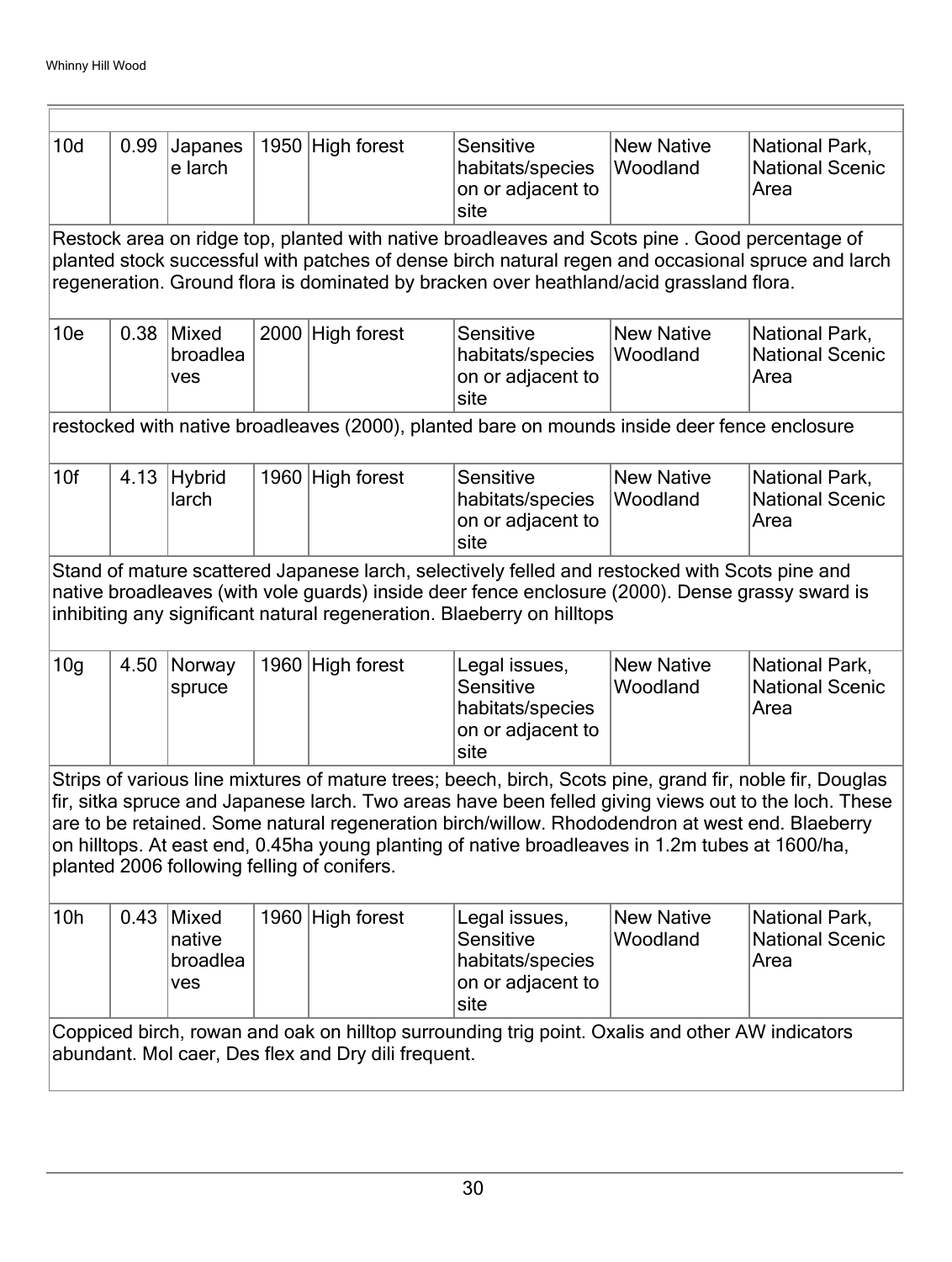| 10i                                                                                                                                                                                                                                                                                                                     | 2.26 | Norway<br>spruce                      |  | 1960 High forest         | Sensitive<br>habitats/species<br>on or adjacent to<br>site                                       | <b>New Native</b><br>Woodland | National Park,<br><b>National Scenic</b><br>Area |  |  |
|-------------------------------------------------------------------------------------------------------------------------------------------------------------------------------------------------------------------------------------------------------------------------------------------------------------------------|------|---------------------------------------|--|--------------------------|--------------------------------------------------------------------------------------------------|-------------------------------|--------------------------------------------------|--|--|
| Norway spruce plantation, with Douglas fir. Has been thinned. Small group of Japanese larch.<br>Occasional windblow. Ground flora dominated by mosses/liverworts and oxalis with foxglove, ferns<br>and brambles frequent.                                                                                              |      |                                       |  |                          |                                                                                                  |                               |                                                  |  |  |
| 10j                                                                                                                                                                                                                                                                                                                     | 0.83 | Scots<br>pine                         |  | 1960 High forest         |                                                                                                  | <b>New Native</b><br>Woodland | National Park,<br><b>National Scenic</b><br>Area |  |  |
|                                                                                                                                                                                                                                                                                                                         |      |                                       |  |                          | Strip of mature Scots pine running along contour just below ridge top.                           |                               |                                                  |  |  |
| 11a                                                                                                                                                                                                                                                                                                                     | 0.92 | Scots<br>pine                         |  | 1960 High forest         |                                                                                                  | <b>New Native</b><br>Woodland | National Park,<br><b>National Scenic</b><br>Area |  |  |
|                                                                                                                                                                                                                                                                                                                         |      | windblow with timber rotting in situ. |  |                          | Strip of Scots pine on ridge. With scattered mature mixed broadleaves, 2 veteran ash. Occasional |                               |                                                  |  |  |
| 11 <sub>b</sub>                                                                                                                                                                                                                                                                                                         | 6.01 | Open<br>ground                        |  | 2006 Non-wood<br>habitat |                                                                                                  | <b>New Native</b><br>Woodland | National Park,<br><b>National Scenic</b><br>Area |  |  |
| Open field of improved grassland with dip containing marshy grassland between two slopes. NVC<br>survey (Averis 2018) identified grassland of botanical interest (U4 and M23a). The whole was<br>grazed until 2019. Identified as potential for woodland creation in areas that do not have high value<br>ground flora. |      |                                       |  |                          |                                                                                                  |                               |                                                  |  |  |
| 11c                                                                                                                                                                                                                                                                                                                     | 1.18 | Mixed<br>native<br>broadlea<br>ves    |  | 2006 High forest         |                                                                                                  | <b>New Native</b><br>Woodland |                                                  |  |  |
| NP 2006 Mixed broadleaves now well established in 1.2m shelters at 1600/ha (0.75ha planted,<br>0.15ha OG).                                                                                                                                                                                                              |      |                                       |  |                          |                                                                                                  |                               |                                                  |  |  |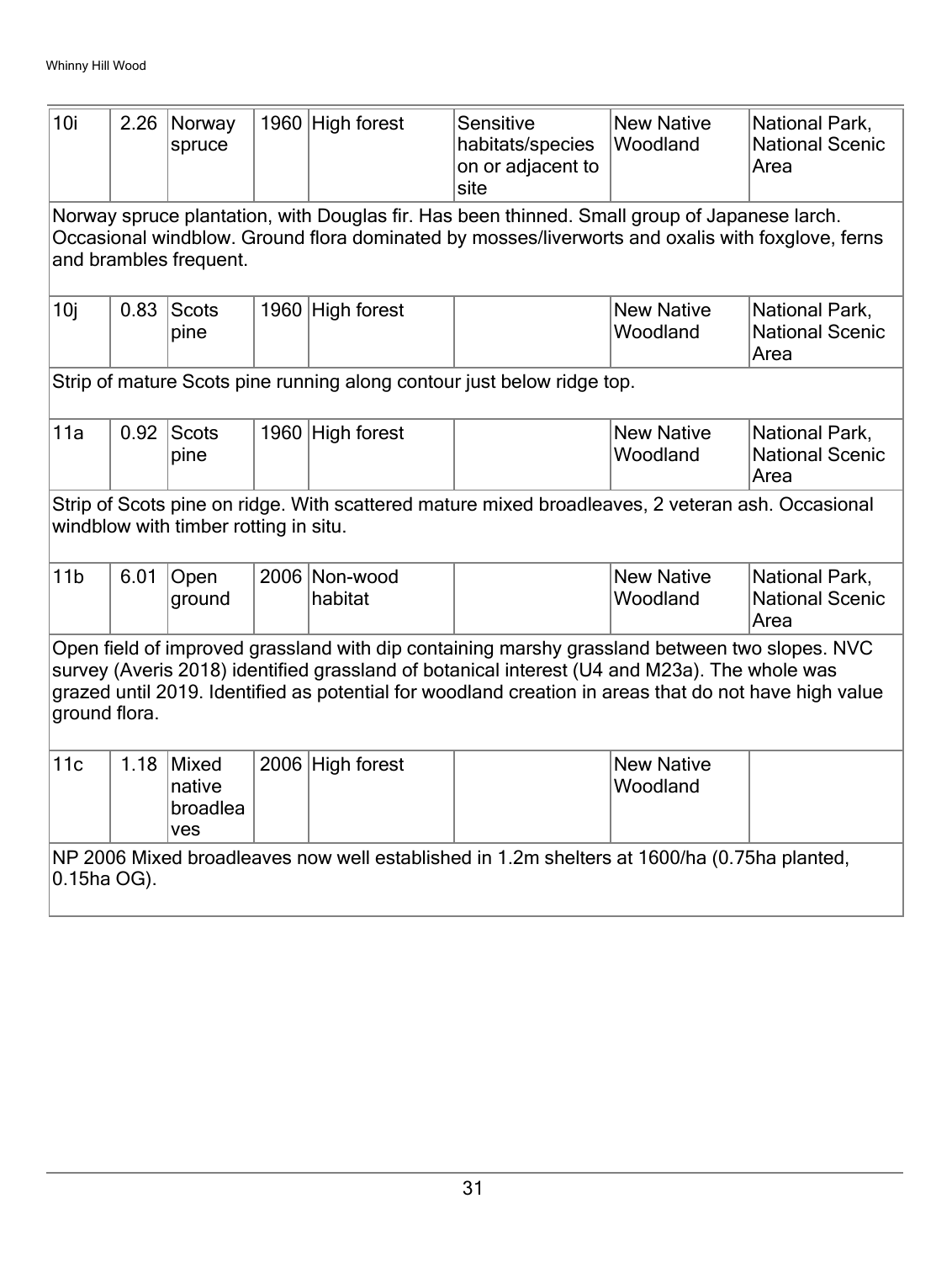## Appendix 2: Harvesting operations (20 years)

| <b>Forecast</b><br>Year | Cpt | <b>Operation Type</b> | <b>Work Area</b><br>(ha) | <b>Estimated</b><br>vol/ha | <b>Estimated total</b><br>vol. |
|-------------------------|-----|-----------------------|--------------------------|----------------------------|--------------------------------|
| 2019                    | 5d  | Clear Fell            | 0.31                     | 97                         | 30                             |
| 2019                    | 8b  | Clear Fell            | 0.30                     | 100                        | 30                             |
| 2019                    | 8d  | Clear Fell            | 0.50                     | 150                        | 75                             |
| 2019                    | 9a  | Clear Fell            | 0.05                     | 200                        | 10                             |
| 2019                    | 9e  | <b>Clear Fell</b>     | 0.15                     | 200                        | 30                             |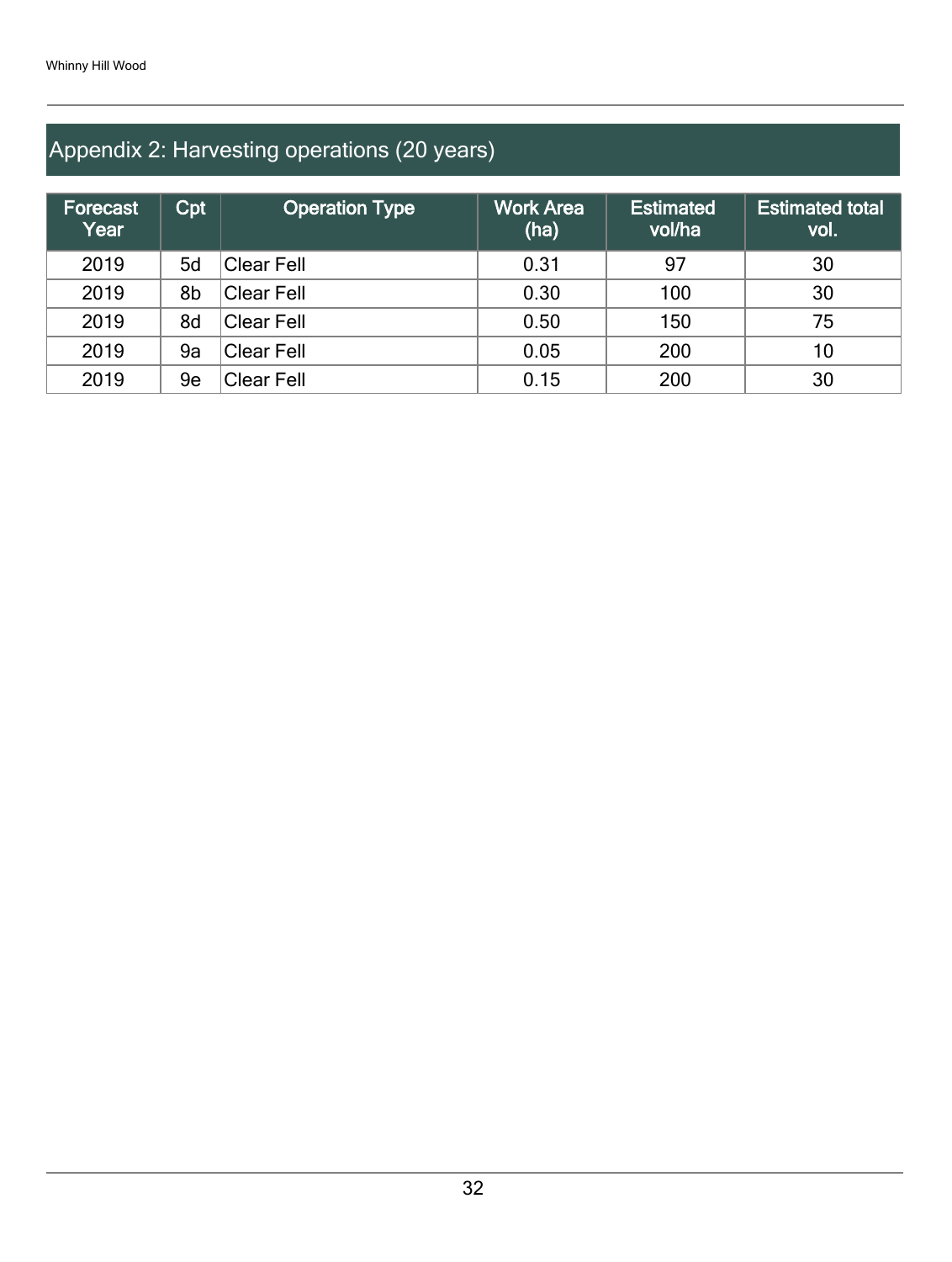## **GLOSSARY**

#### Ancient Woodland

Ancient woods are defined as those where there has been continuous woodland cover since at least 1600 AD. In Scotland ancient woods are defined strictly as sites shown as semi-natural woodland on the 'Roy' maps (a military survey carried out in 1750 AD, which is the best source of historical map evidence) and as woodland all subsequent maps. However, they have been combined with long-established woods of semi-natural origin (originating from between 1750 and 1860) into a single category of Ancient Semi-Natural Woodland to take account of uncertainties in their identification. Ancient woods include Ancient Semi-Natural Woodland and plantations on Ancient Woodland Sites (see below). May support many species that are only found in ancient woodland.

#### Ancient Semi - Natural Woodland

Stands in ancient woods defined as those consisting predominantly of native trees and shrubs that have not obviously been planted, which have arisen from natural regeneration or coppice regrowth.

#### Ancient Woodland Site

Stands in ancient woods that have been converted to plantations, of coniferous, broadleaved or mixed species, usually for timber production, including plantations of native species planted so closely together that any semi-natural elements of the understorey have been suppressed.

#### Beating Up

Replacing any newly planted trees that have died in the first few years after planting.

#### **Broadleaf**

A tree having broad leaves (such as oak) rather than needles found on conifers (such as Scots pine).

#### **Canopy**

The uppermost layer of vegetation in a woodland, or the upper foliage and branches of an individual tree.

#### Clearfell

Felling of all trees within a defined area.

#### **Compartment**

Permanent management division of a woodland, usually defined on site by permanent features such as roads. See Sub-compartments.

#### **Conifer**

A tree having needles, rather than broadleaves, and typically bearing cones.

#### Continuous Cover forestry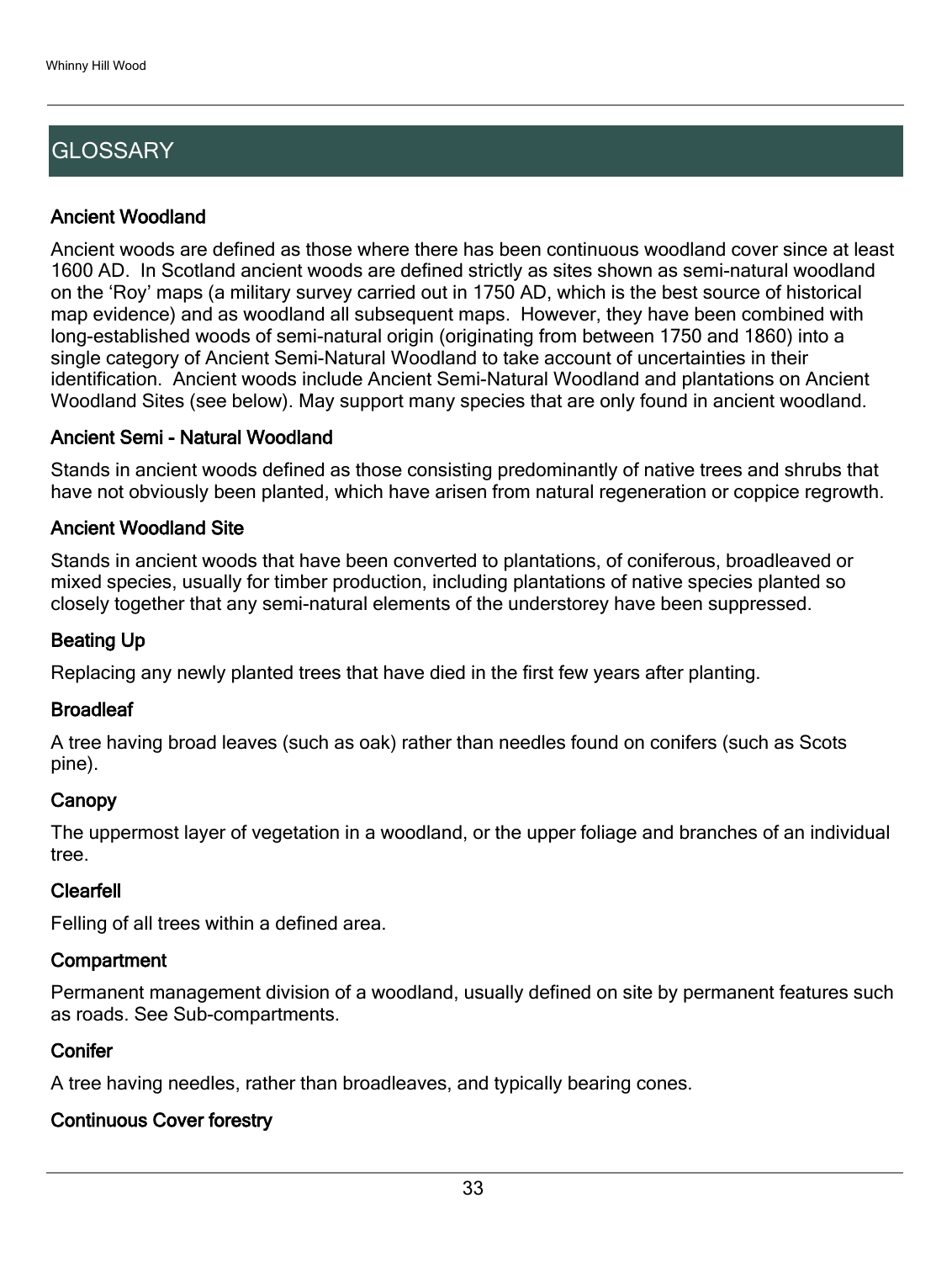A term used for managing woods to ensure that there are groups or individual trees of different ages scattered over the whole wood and that some mature tree cover is always maintained. Management is by repeated thinning and no large areas are ever completely felled all at once.

#### **Coppice**

Trees which are cut back to ground levels at regular intervals (3-25 years).

#### Exotic (non-native) Species

Species originating from other countries (or other parts of the UK) that have been introduced by humans, deliberately or accidentally.

#### Field Layer

Layer of small, non-woody herbaceous plants such as bluebells.

#### Group Fell

The felling of a small group of trees, often to promote natural regeneration or allow planting.

#### Long Term Retention

Discrete groups of trees (or in some cases single trees) that are retained significantly past their economic felling age. Operations may still be carried out within them and thinning is often necessary to maintain stability.

#### Minimum Intervention

Areas where no operations (such as thinning) will take place other than to protect public safety or possibly to control invasive exotic species.

#### Mixed Woodland

Woodland made up of broadleaved and coniferous trees.

#### National vegetation classification (NVC)

A classification scheme that allows an area of vegetation to be assigned to the standardised type that best matches the combination of plant species that it contains. All woodlands in the UK can be described as being one of 18 main woodland types (W1 - W18), which principally reflect soil and climatic conditions. For example, Upland Oakwoods are type W11, and normally occur on well drained infertile soils in the cooler and wetter north and west of Britain. Each main type can be subdivided into numerous subtypes. Most real woods contain more than one type or sub-type and inevitably some woods are intermediate in character and can't be properly described by any sub type.

#### Native Species

Species that arrived in Britain without human assistance.

#### Natural Regeneration

Naturally grown trees from seeds falling from mature trees. Also regeneration from coppicing and suckering.